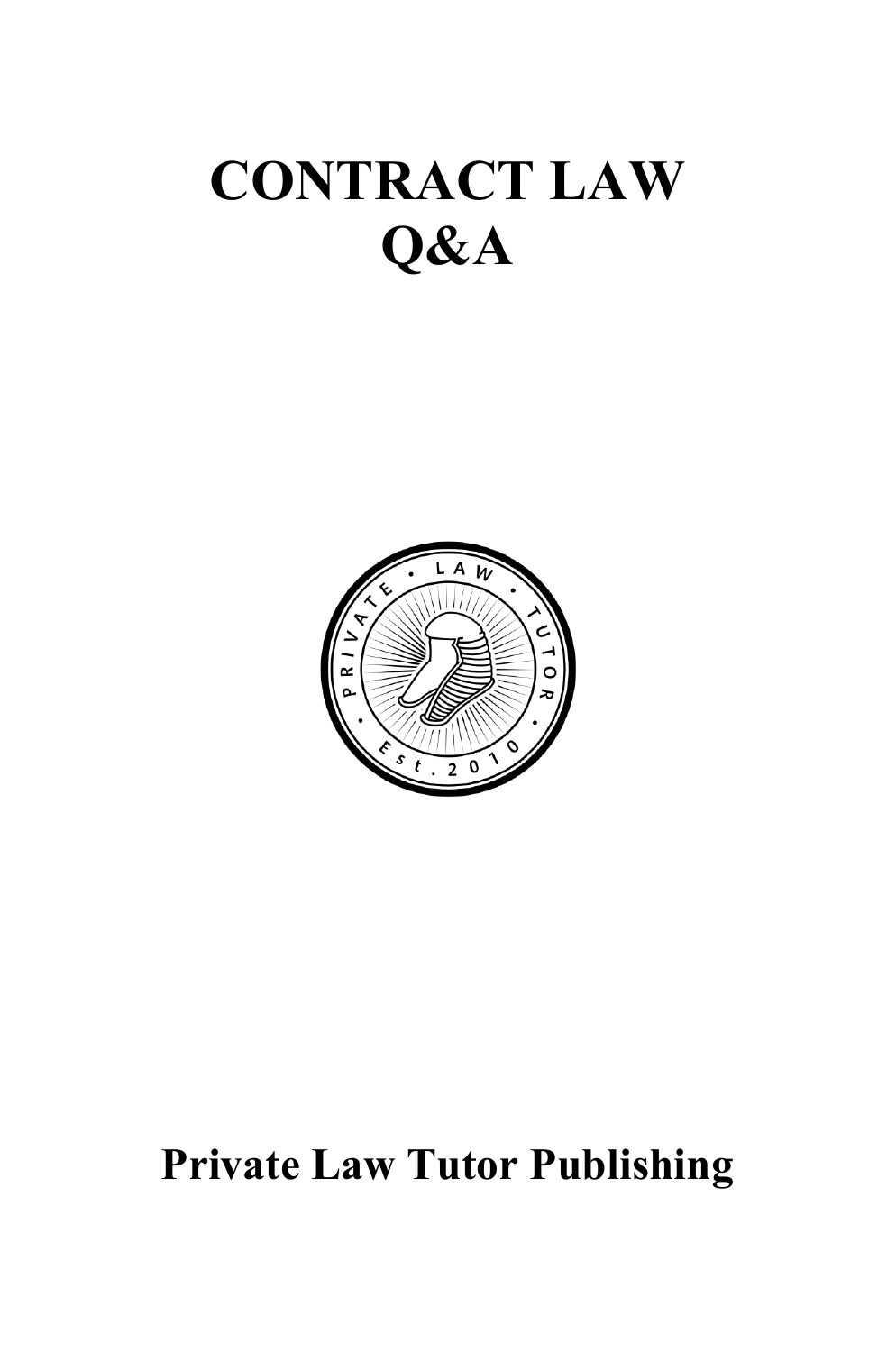# **CONTRACT LAW Q&As** Private Law Tutor Publishing

#### **Chapter 1 - Introduction/Overview**

### **Chapter 2 and 3 – offer/Acceptance/Revocation**

Question and Answers

- Offer and Acceptance problem 1
- Offer and Acceptance Problem 2
- Battle of the Forms Essay
- Postal Rule and Instantaneous Communication Essay

#### **Chapter 4 - Consideration**

Question and Answers

- Consideration Essay Question
- Consideration Problem Question

### **Chapter 5 – Duress**

Question and Answer

• Duress Essay Question

#### **Chapter 6 – Promissory Estoppel**

Question and Answer

• Promissory Estoppel Essay

### **Chapter 7 - Intention to Create Legal Relations**

Question and Answer

• Problem Question Intention to Create Legal Relations

#### **Chapter 8- Privity of Contract**

Question and Answer

• Privity of Contract Problem Question

### **Chapter 9 - Terms of the Contract**

Question and Answers

- Problem question on Implied Terms
- Terms of Contract Essay Question
- Terms of Contract Problem Question

### **Chapter 10 - Exemption Clauses**

Question and Answers

- Unfair Contract Terms Act 1979 Essay
- **Exclusion clause Problem Question**

#### **Chapter 11 – Misrepresentation**

Question and Answer

• Misrepresentation Problem Question

#### **Chapter 12 - Mistake**

Question and Answer

• Mistake Problem Question

### **Chapter 13 - Remedies**

Question and Answers

• Remedies Problem Question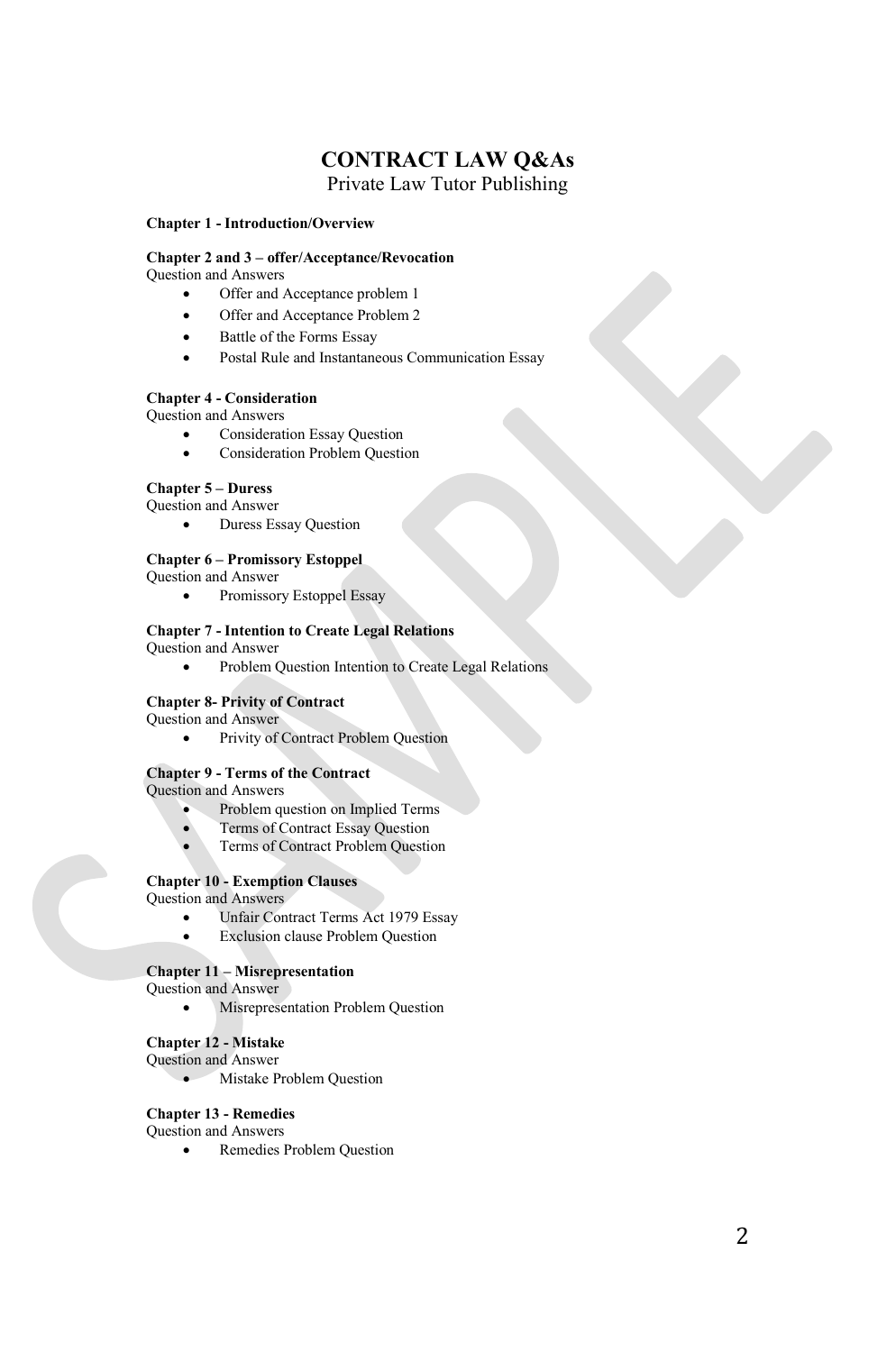# **Chapter 1 - Welcome/Introduction/Overview**

This book provides you with basic information as a basis for you to form your own critical opinions on this area of law. Once you have mastered the basics, you will be inspired to question contract principles in your essays and apply them in mock client advisory scenarios. Again, for your convenience, we have provided you with examples of how to answer such questions and how to apply your knowledge as effectively as possible to help you get the best possible marks.

This aid is a fully-fledged source of basic information, which tries to give the student comprehensive understanding for this module. However, it is recommended that you compliment it with the further reading suggestions provided at the end of each topic, as well as read the cases themselves for more in-depth information. This book provides an analysis of the basic principles of modern Contract Law. The following is a summary of the Book content:

- An introduction to the Law of Contract;
- How contracts are formed:
- What goes into a contract: Its content;
- The means of obtaining remedies when there is a breach of contract;

The aim of this Book is to:

- Provide an introduction to anyone studying or interested in studying Law to the key principles and concepts that exist in the Law of Contract*.*
- To provide a framework to consider Contract Law within the context of examinations.
- Provide a detailed learning resource in order for legal written examination skills to be developed.
- Facilitate the development of written and critical thinking skills.
- Promote the practice of problem solving skills.
- To establish a platform for students to gain a solid understanding of the basic principles and concepts of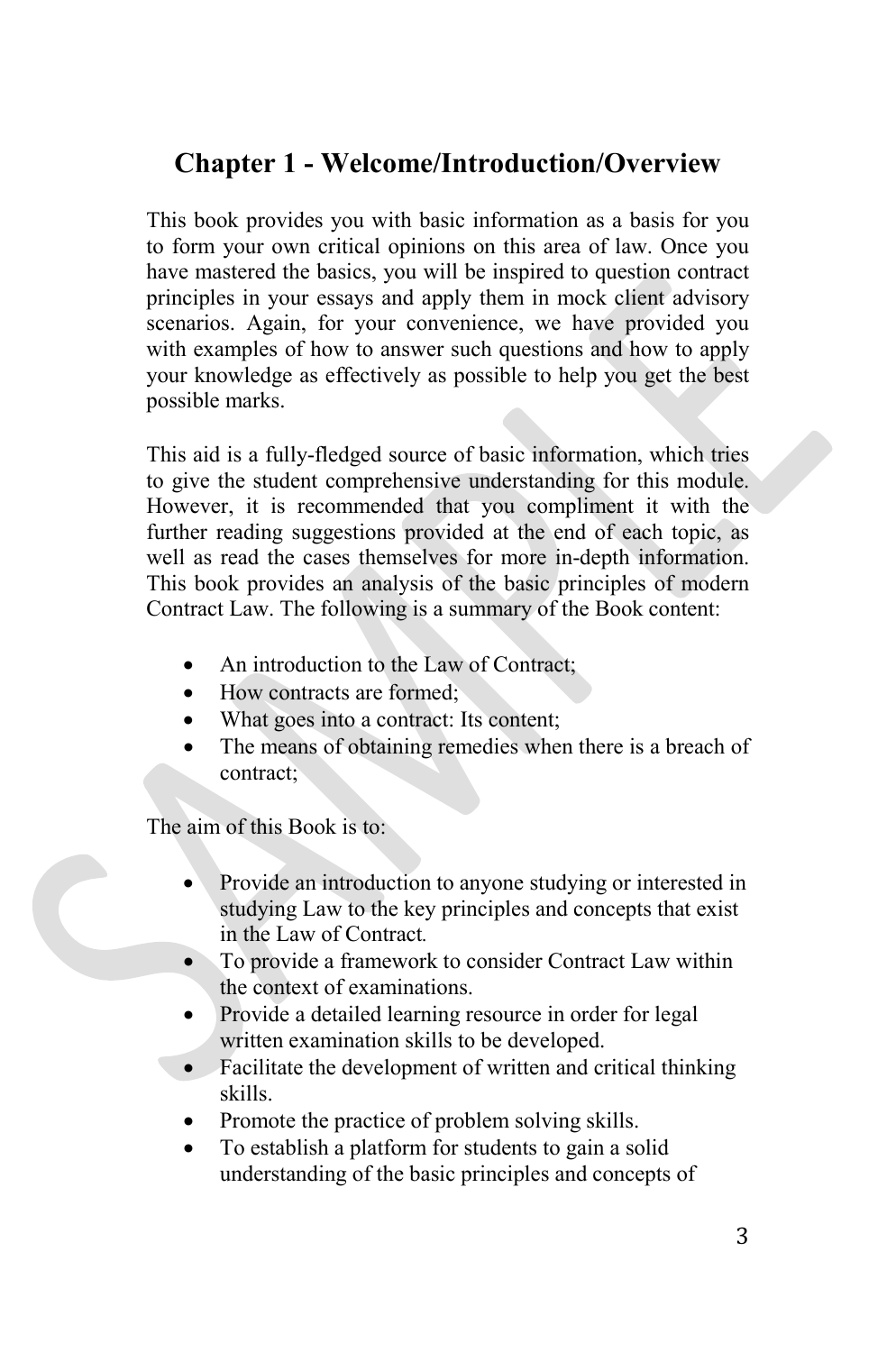Contract Law, this can then be expanded upon through confident independent learning.

Through this Book, students will be able to demonstrate the ability to:

- Demonstrate an awareness of the core principles of Contract Law.
- Critically assess challenging mock factual scenarios and be able to pick out legal issues in the various areas of Contract Law.
- Apply their knowledge when writing a formal assessment.
- Present a reasoned argument and make a judgment on competing viewpoints.
- Make use of technical legalistic vocabulary in the appropriate manner.
- Be responsible for their learning process and work in an adaptable and flexible way.

# **Studying Contract Law**

Contract is one of the seven core subjects that the Law Society and the Bar Council deem essential in a qualifying law degree. Therefore, it is vital that a student successfully pass this subject to become a lawyer. Additionally, a knowledge and understanding of contractual principles is needed in order to study other law subjects such as company, employment, international trade, commercial, or even family law. The primary method by which your understanding of the law of contract will develop is by understanding how to solve problem questions. You will also be given essay questions in your examinations. The methods by which these types of question should be approached are somewhat different.

# **Tackling Problems and Essay Questions**

There are various ways of approaching problem questions and essay questions. We have provided students with an in-depth analysis with suggested questions and answers at the end of each chapter.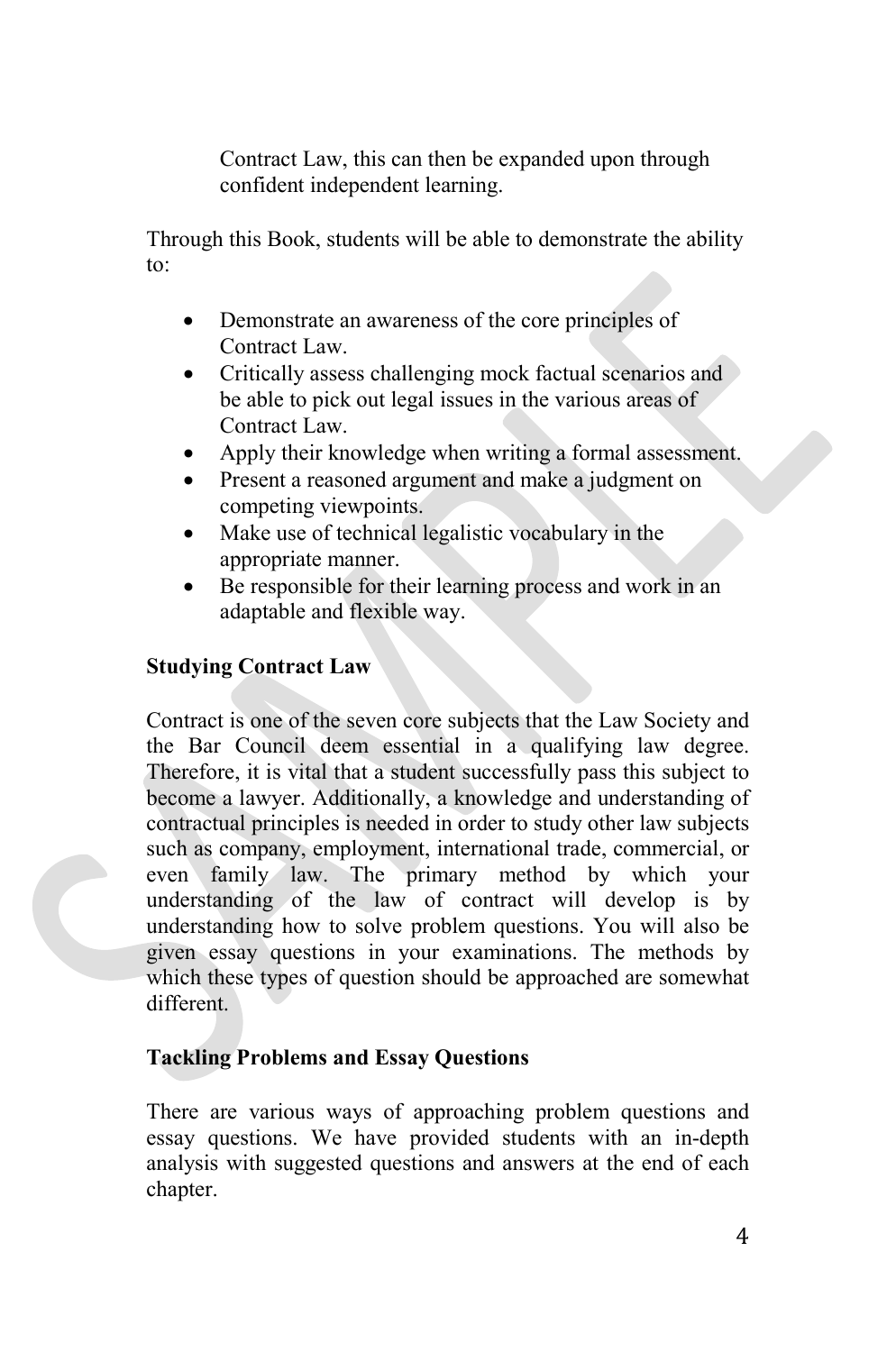# **Chapter 2 and 3 - Offer and Acceptance and Revocation**

# **Questions and Answers**

- Offer and Acceptance problem 1
- Offer and Acceptance Problem 2
- Battle of the forms essay
- Postal rule and instantaneous communication essay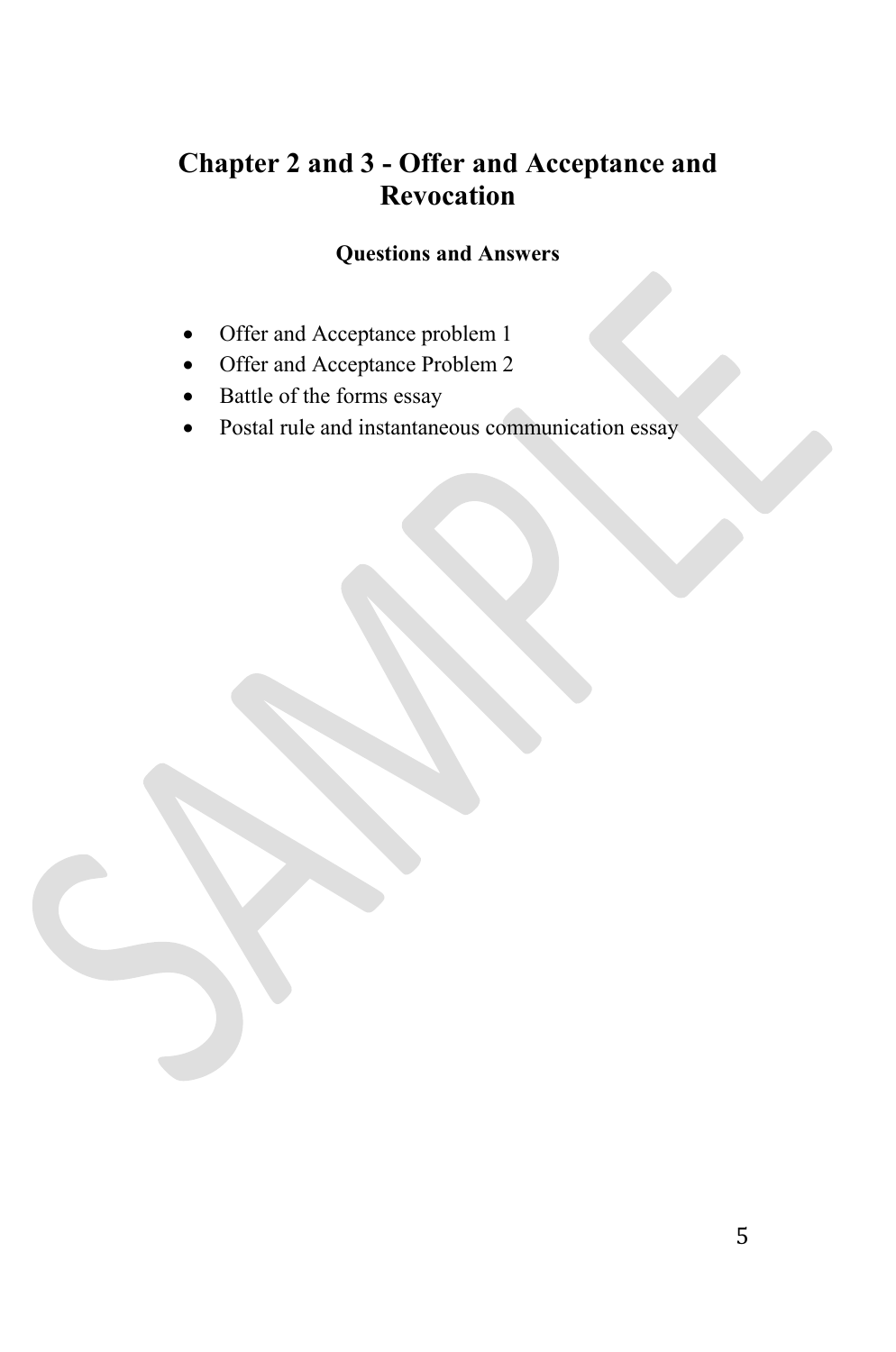# **Offer and Acceptance Problem Question One**

On 9th December 2009, Abdul placed a notice on the University noticeboard as follows:

"Second-hand computer. Good condition. Worth £1,000. Selling for £175. Will sell to the first person to notify me by  $13<sup>th</sup>$  January 2010. Telephone: 020 7320 9876. Email abdul0231@xyz.com Address: 1A, High Street, New Town, London E1."

Samson posted a letter on  $8<sup>th</sup>$  January 2010, by first class recorded delivery post, agreeing to buy the computer for £175. Owing to the negligence of the Post Office, the letter was delivered to Abdul only on  $14^{\text{th}}$  January 2010.

Diana read the notice, telephoned Abdul on  $12<sup>th</sup>$  January and left a message on his answer-phone, agreeing to buy the computer for £175. She also asked whether she could pay for the computer when she received her student loan money. Abdul listened to this message only on 14<sup>th</sup> January.

Maggie sent an email on  $10<sup>th</sup>$  January, agreeing to buy the computer for £175. Abdul read the email on the  $12<sup>th</sup>$  and sent a reply to Maggie, giving her an appointment to collect the computer on 16<sup>th</sup> January at 8 pm. Maggie responded by email, saying that she would pay the money when she collects the computer.

On 16th January, a leading computer shop in London decides to do a clearance sale and is selling good, brand new computers at £150 each.

Samson, Diana, and Maggie no longer wish to buy Abdul's computer.

Advise Abdul whether Samson, Diana and Maggie are under a contractual obligation to buy his computer.

6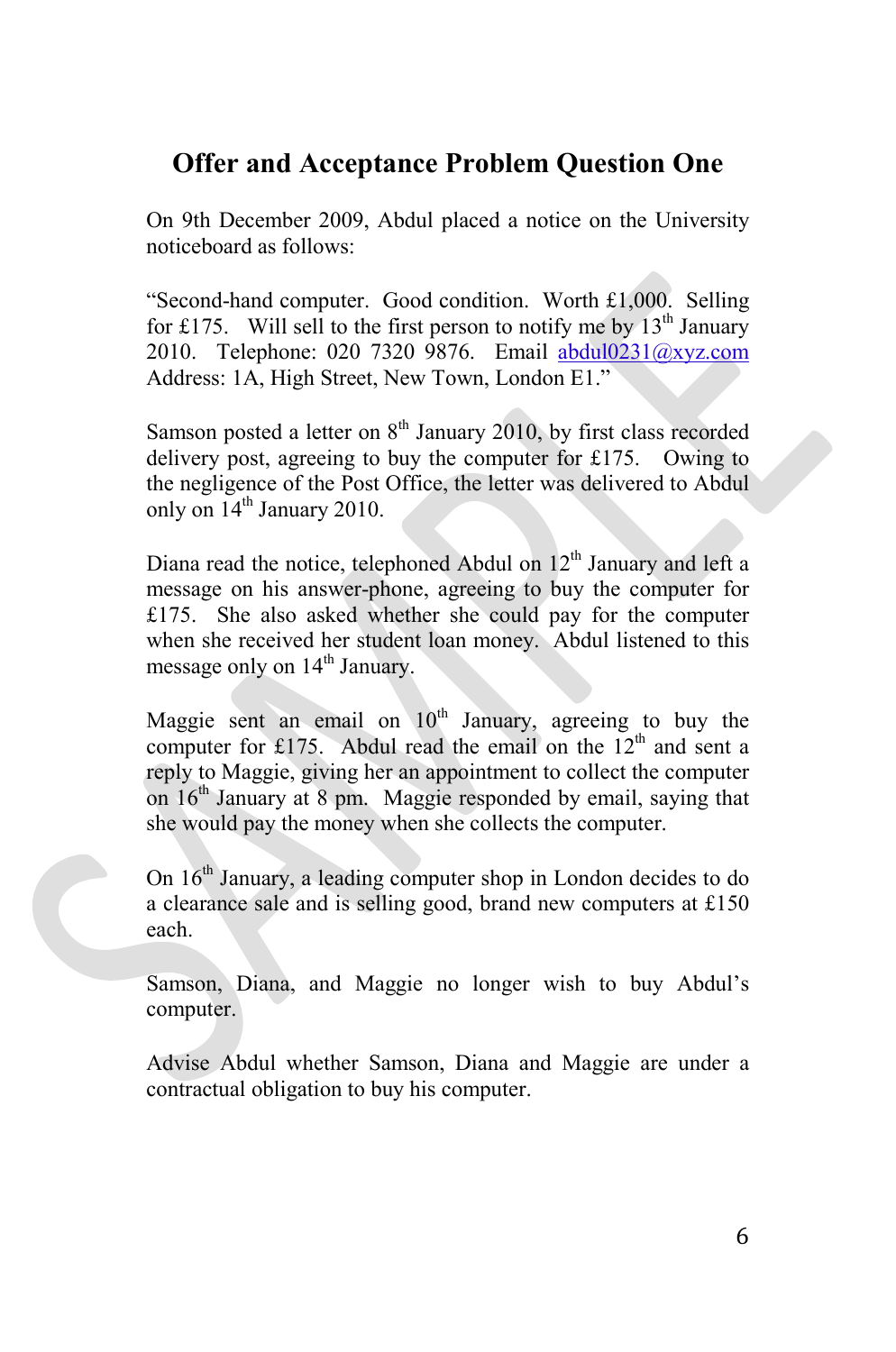# **Offer and Acceptance Problem Question One: Answer**

# **Introduction**

This paper is an advice for Abdul, Samson, Diana and Maggie in relation to the recent negotiation in relation to the sale of the computer. First, this paper will advise the parties as to whether a legally enforceable contact has been formed. The paper will do this by advising on the issue of the advertisement, and whether this will be viewed by the courts as a unilateral offer or an invitation to treat. Second, this paper will discuss the issue of Samson's acceptance by post, using the relevant case law. Third, this paper will discuss the issue of whether Diana's message was capable of acceptance. Fourth, this paper will critically discuss whether Maggie's acceptance through email was valid. Lastly, this paper will conclude its findings.

# **Unilateral offer or invitation to treat**

For a contract to exist one party ("the offeror") needs to make a clear and certain offer and the other party (the offeree) needs to communicate their equally clear and unequivocal acceptance. It is important to establish whether the advertisement placed on the notice board is an invitation to treat or an offer. If it is an offer, it will be capable of being accepted by the parties. However, if it is an invitation to treat, the parties must make the offer to Abdul, who may then choose to accept or reject it.

On 9th December 2009, Abdul, placed a notice on the University notice board as follows: *"Second-hand computer. Good condition. Worth £1,000. Selling for £175. Will sell to the first person to notify me by 13th January 2010. Telephone: 020 7320 9876. Email abdul0231@xyz.com Address: 1A, High Street, New Town, London E1."*

Generally, advertisements are regarded by the courts as statements inviting further negotiations or invitations to treat. An example of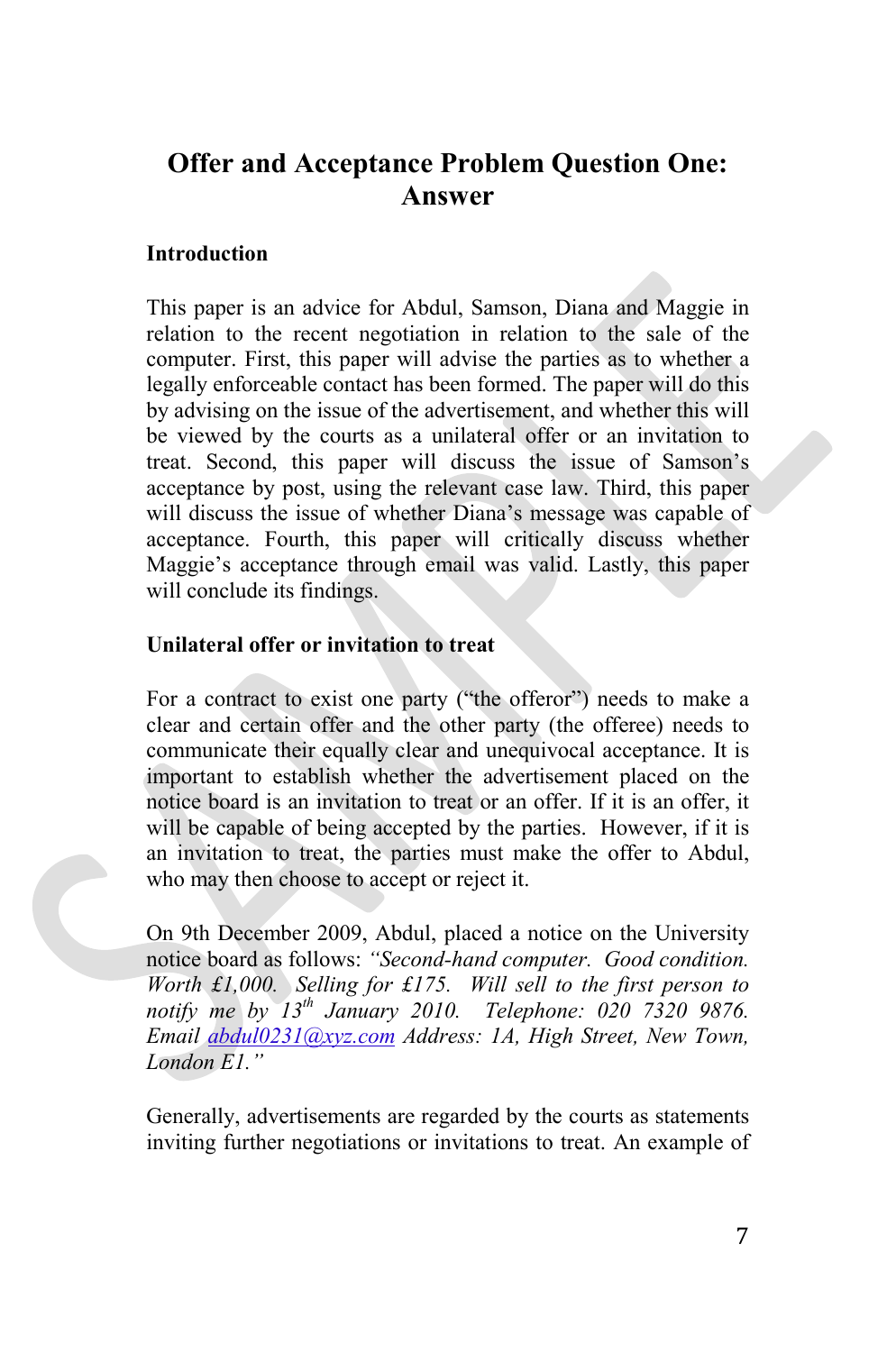this was seen in **Partridge v Crittenden**<sup>[1](#page-7-0)</sup> where a notice reading *'Bramblefinch cocks and hens, 25s each'* was placed in the classified advertisement page of a periodical. The Court of Appeal held that newspaper advertisements are ordinarily to be treated as invitations to treat and not offers. The logic of this decision was set out by Lord Parker CJ, who noted the *"business sense in*  [advertisements] *being construed as invitations to treat and not as offers"*[2](#page-7-1) *.* Moreover, Lord Parker CJ in agreement cited Lord Herschell in *Grainger & Son v Gough[3](#page-7-2)* , where he made the point that it would be wrong to regard these types of advertisements as offers because *"the merchant might find himself involved in any number of contractual obligations to supply wine of a particular description which he would be quite unable to carry out,"* because the merchant would have a limited supply.

A possible line of argument that might be raised by the parties is that this advertisement constitutes a unilateral contract. A unilateral offer is where one party makes an offer or proposal, which is open to the world and is capable of acceptance by anyone. The other party 'accepts' the offer by performing the act in accordance with the requirements of the offer. Using **Carlill v Carbolic Smoke Ball Co.**<sup>[4](#page-7-3)</sup>, which is the authority on unilateral contracts, it can be argued the advertisement is in very firm terms and because the price and description of the computer are stated, it requires no further negation and is capable of being accepted by performance of payment. The advertisement states Abdul "[w]*ill sell to the first person to notify* [him] *by 13th January 2010".* This may be interpreted by the court to be a unilateral offer.

However, the opposing argument to this can be drawn from what was argued by Finlay, Q.C., and T. Terrell for the defendant Smoke ball company in **Carlill** that *"the offer, the terms of which are too vague to be treated as a definite offer"[5](#page-7-4)* . This argument is on a balance of probabilities likely to prevail because the advertisement is not clear, precise and unequivocal. For example, although the advertisement has a good description of the computer,

<span id="page-7-0"></span><sup>[1968] 1</sup> WLR 1204

<span id="page-7-1"></span><sup>2</sup> Partridge v Critenden [1986] 1 WLR 1204 per Lord Parker para 1209

<sup>3</sup> [1896] AC 325

<span id="page-7-3"></span><span id="page-7-2"></span> $4(1893) 1$  QB 256

<span id="page-7-4"></span> $5(1893)$  1 QB 256 at p 257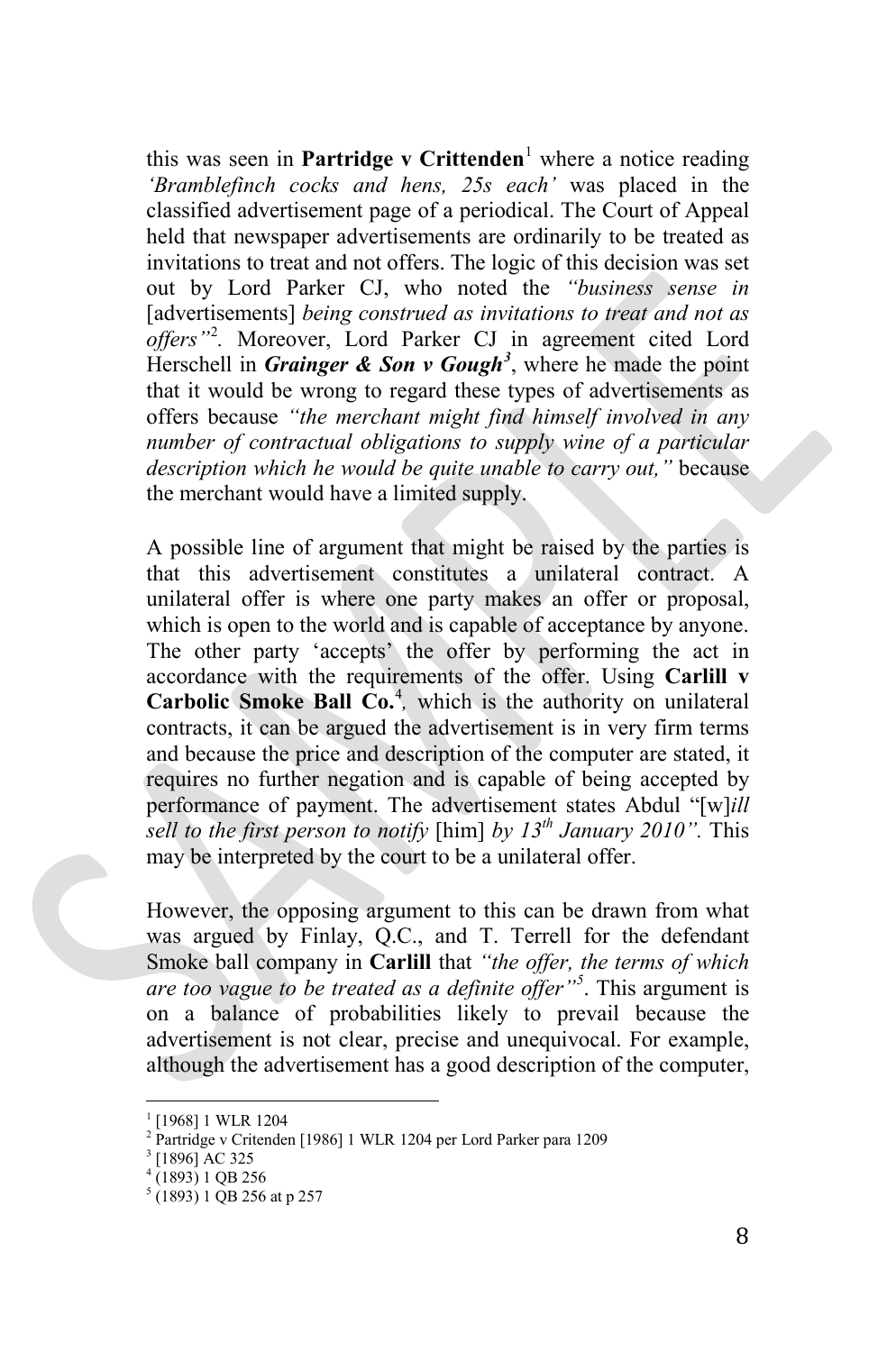it lacks information about the way in which acceptance should take place through performance or the way in which payment should be made, i.e. how is Abdul to be contracted. It is, therefore, merely an invitation to treat and not an offer. This means that the parties must make the offer to Abdul, who can choose to accept or reject it.

Furthermore, Abdul is stipulating when acceptance must take place. This would suggest the offer is only open until *13th January 2010* and will lapse after this time. The leading case on this point is **Ramsgate Victoria Hotel Co. v Montefiore,** in which the courts stated, even an offer that has not been formally withdrawn would expire after "a reasonable time". In this case, the offer was for the sale of shares and the court felt six months was beyond what was reasonable.

## **Samson**

Samson has posted a letter on  $8<sup>th</sup>$  January 2010 by first class recorded delivery post, agreeing to buy the computer for £175. Owing to the negligence of the Post Office, the letter was delivered to Abdul only on  $14<sup>th</sup>$  January 2010. If the advert is deemed a unilateral offer, then acceptance is normally effectual and the contract binding once acceptance is received by the offeror. However, the courts have introduced the postal rule to overcome the problem of the time a letter spends in the postal system. The problem with the postal system is that it creates a period of uncertainty for the parties, because the offeror is unaware if the offer has been accepted and the offeree is unaware whether the offer has been revoked. The postal rule was laid down in **Adams v**  Lindsell. <sup>[6](#page-8-0)</sup> Where post is deemed to be the proper means of communication, the acceptance takes effect from the moment the letter of acceptance is properly posted.

We are not told whether the post was Abdul's preferred method of communication. It would appear the postal rule that applies Samson's acceptance is valid, even though it was only read by Abdul on 14<sup>th</sup> January 2010. An illustration of this was seen in Henthorn v Fraser.<sup>[7](#page-8-1)</sup> Fraser offered, in writing, to sell certain

 $6$  (1818) 1 B & Ald 681

<span id="page-8-1"></span><span id="page-8-0"></span> $7$ [1892] 2 Ch 27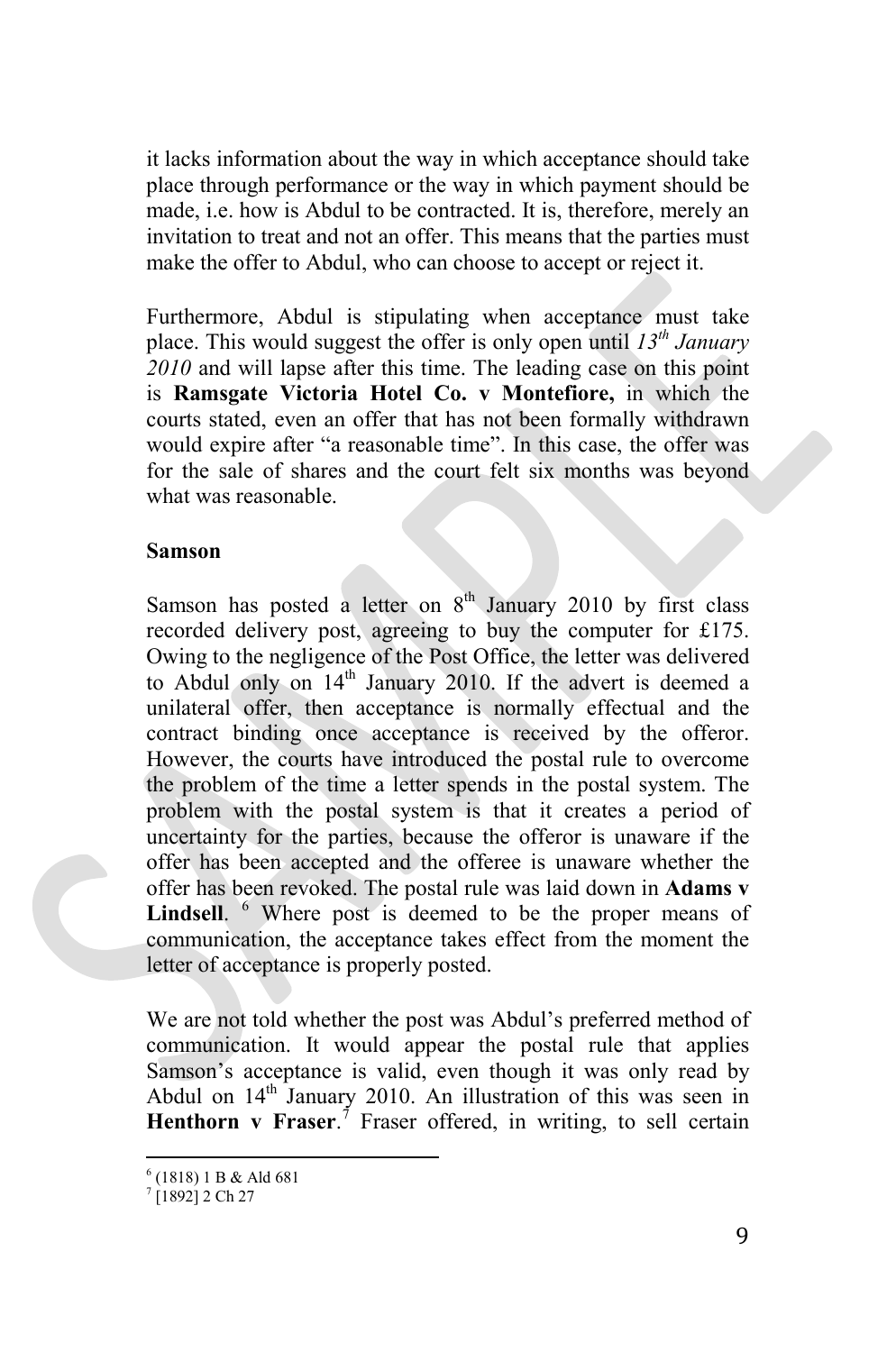houses to Henthorn, with the offer to remain open for 14 days. Henthorn received the offer in person. The next day, at midday, the society posted a letter to Henthorn revoking the offer. At 3:50pm, Henthorn posted a letter to the society accepting the offer. At 5:00pm, Henthorn received the society's revocation. The court in this case held a contract was made at 3:50pm when Henthorn posted his letter of acceptance.

Therefore, applying both cases above, it would appear Samson has benefited under the postal rule and accepted the offer and has a binding contract. However, the lawyers for Abdul may alternatively argue that Samson should not be allowed to benefit under the postal rule and there is no binding agreement, because the advert was at all times an invitation to treat; therefore, his letter will be construed as an offer. The authority for this proposition is Thornton v Shoe Lane Parking Ltd<sup>[8](#page-9-0)</sup>, which concerned the purchase of a ticket from the machine where he parked his car. In this case, Lord Denning went to great lengths to describe where an offer takes place and where an acceptance takes place.

# **Diana**

Diana read the notice, telephoned Abdul on  $12<sup>th</sup>$  January and left a message on his answer-phone, agreeing to buy the computer for £175, but asked whether she could pay for the computer when she received her student loan money. Abdul listened to this message only on  $14<sup>th</sup>$  January. Again, if the advertisement is deemed invitation to treat using **Thornton v Shoe Lane Parking Ltd,** Diana's telephone call will be an offer, which Abdul can choose to accept or reject. If the court views this as a unilateral contract, then the offer of £175 could be a binding acceptance.

However, a reason why there is no binding acceptance is because acceptance must communicated. Here, Abdul listened to this message only on  $14<sup>th</sup>$  January once the offer had expired. The onus is on Diana to communicate acceptance. This principle is found in the case of **Entores v Miles Far East** <sup>[9](#page-9-1)</sup> where Lord Denning said:

<sup>8</sup> [1971] 2 QB 163

<span id="page-9-1"></span><span id="page-9-0"></span> $9$  [1955] 2 O.B. 327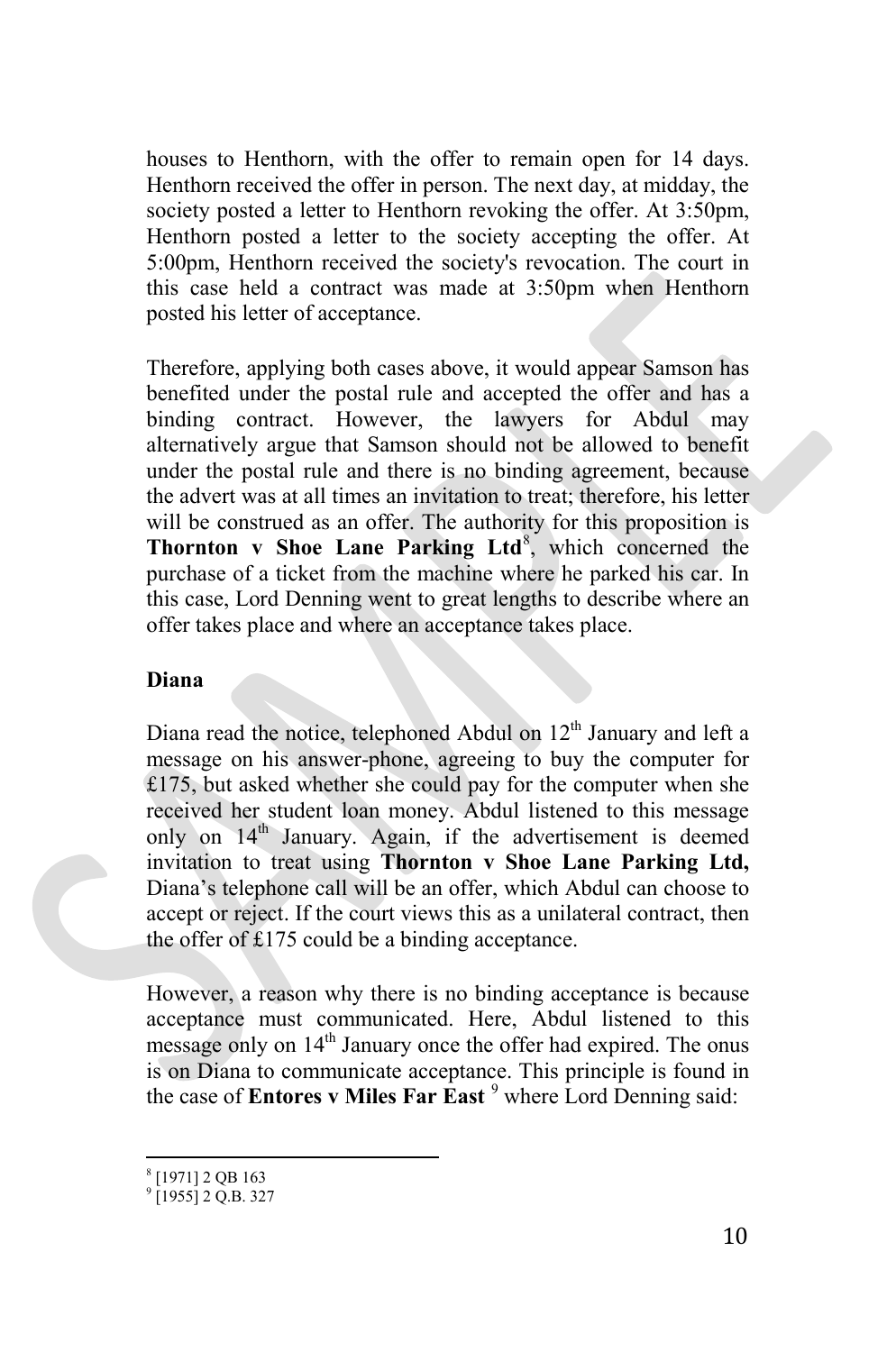*"Suppose, for instance, that I shout an offer to a man across a river or a courtyard but I do not hear his reply because it is drowned by an aircraft flying overhead. There is no contract at that moment. If he wishes to make a contract, he must wait till the aircraft is gone and then shout back his acceptance so that I can hear what he says. Not until I have his answer am I bound."[10](#page-10-0)*

Another reason why the courts will not submit to the view that this is a unilateral offer and Diana's message is a valid acceptance is because Diana has varied the contract by asking for late payment. One of the general principles in contract law is that the acceptance must mirror the offer. The "mirror image rule" stipulates that, if Diana wants to accept the offer, she must accept an offer *exactly*, without any modifications; because Diana has changed the offer, this hypothetically becomes a counter-offer that kills the original offer, as seen in the case of **Hyde v. Wrench**. [11](#page-10-1) Therefore, we are left in the same position that Diana's message is an offer that Abdul can either accept or reject. Diana may argue that this was only a request for further information as in **Stevenson v McLean**, in which the judge said there was no counter-offer, merely an enquiry that should have been answered. This line of argument is unlikely to succeed, however, because in **Stevenson v McLean**, a variation of delivery was sought. Here, there is late payment that is varying the contract.

## **Maggie**

Maggie sent an email on 10th January agreeing to buy the computer for £175. The advertisement is deemed a unilateral offer that will be binding. However, this is unlikely because it may have already have been sold. Thus, Maggie's email will be an offer. Abdul read the email on the  $12<sup>th</sup>$  with the prescribed period of acceptance **Ramsgate Victoria Hotel Co. v Montefiore** and sent a reply to Maggie giving her an appointment to collect the computer on  $16<sup>th</sup>$  January at 8 pm. This can be seen as the acceptance of the offer. **Thornton v Shoe Lane Parking Ltd.** Maggie responded by

<span id="page-10-0"></span><sup>&</sup>lt;sup>10</sup> [1955] 2 Q.B. 327 at 332

<span id="page-10-1"></span> $11$  (1840) 3 Beav 334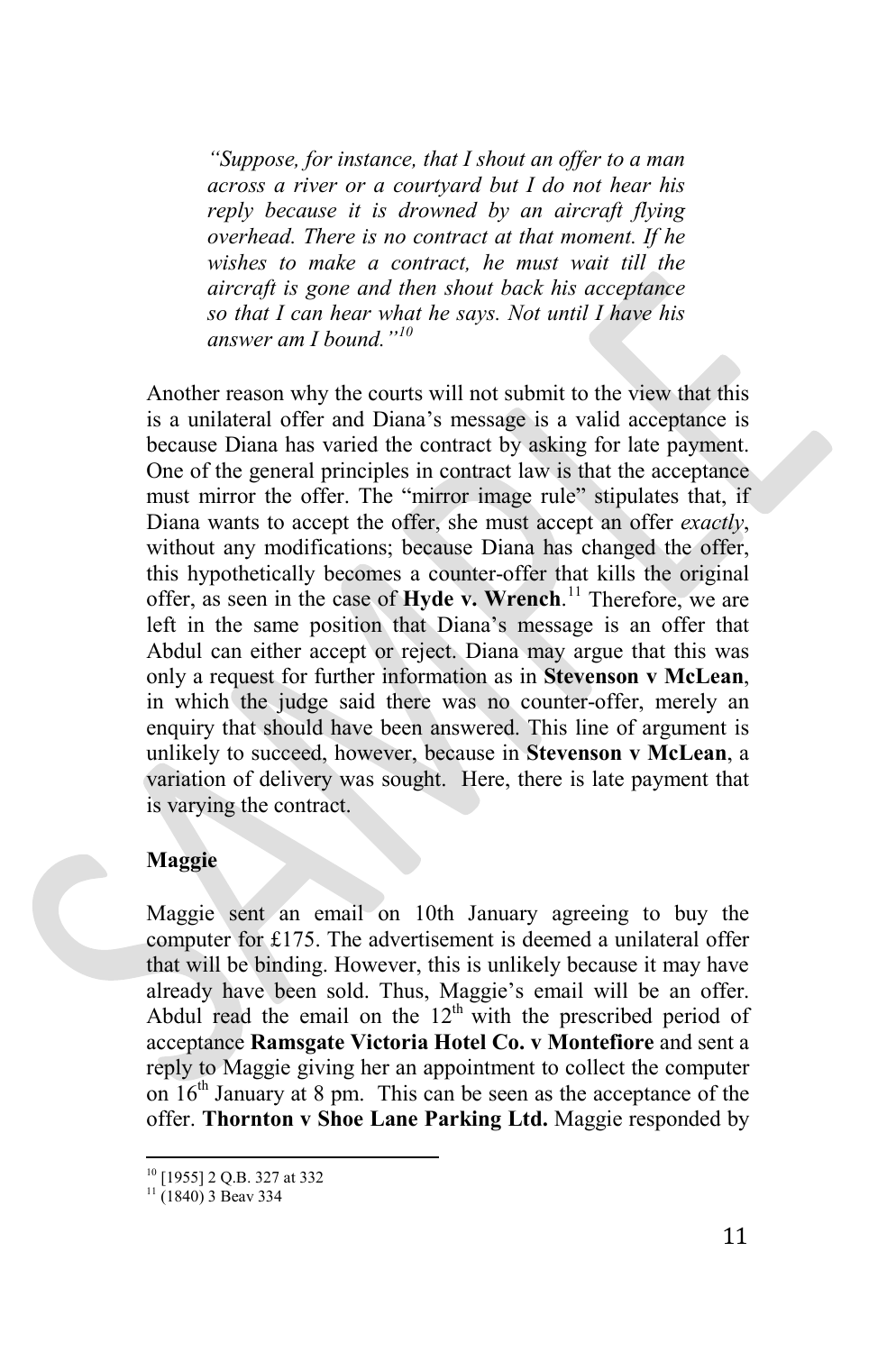email, saying that she will pay the money when she collects the computer, which can be seen as an acknowledgement of the acceptance.

# **Conclusion**

Abdul has no contract with Samson because he should not be allowed to benefit under the postal rule, and there is no binding agreement because the advert was at all times an invitation to treat. Abdul has no contract with Diana because acceptance must communicated by Diana. Here, Abdul listened to this message only on 14<sup>th</sup> January once the offer had expired. Also, Diana varied the offer and made a counter offer. Abdul has a binding contact with Maggie.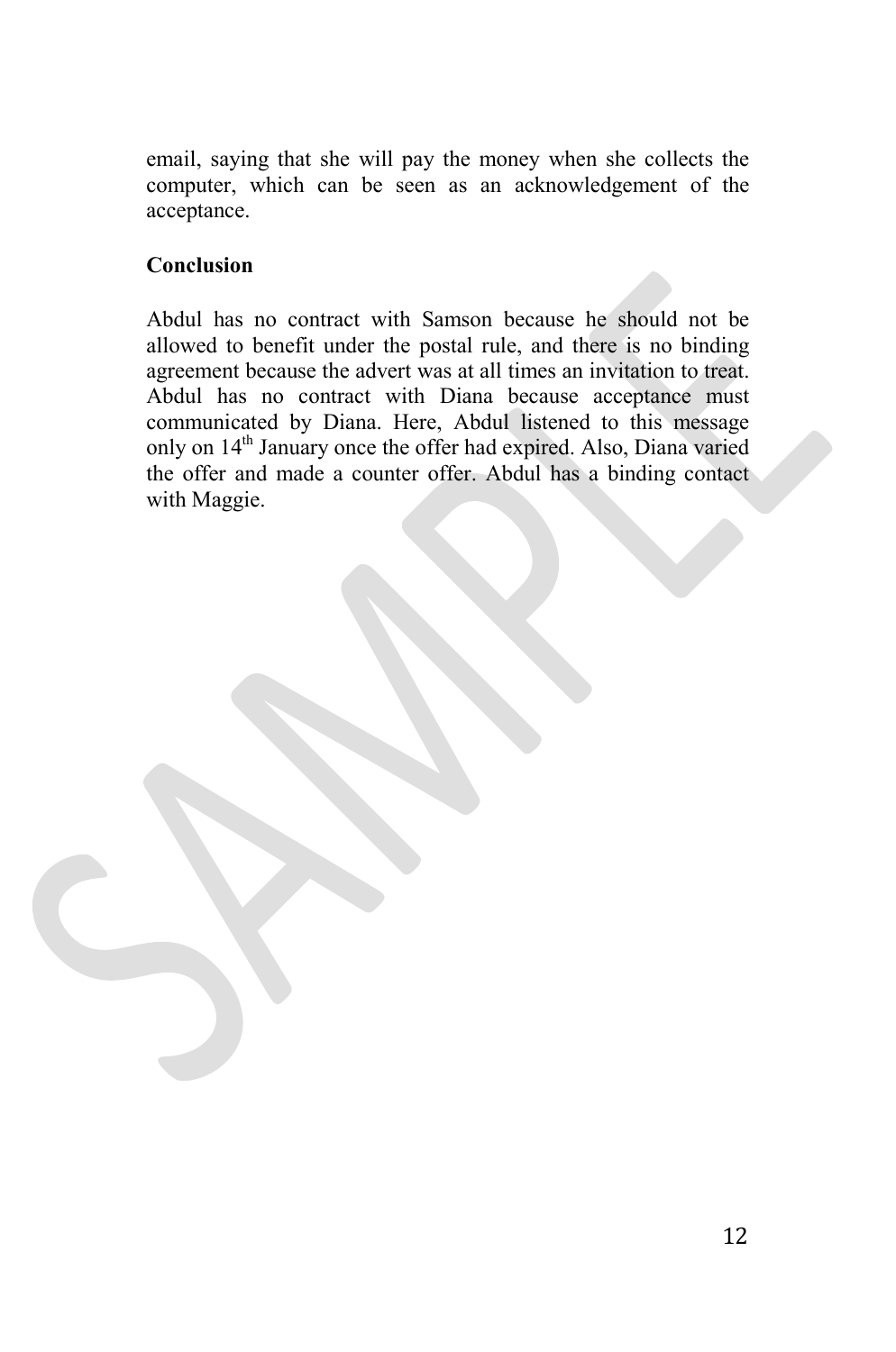# **Offer and Acceptance Problem Question Two**

On Monday, Golden Antiques places the following advertisement on their website: 'For sale, three Victorian style beds, gorgeous, £5000 each, cash, will brighten up any bed room!'

David, the manager of White Halls Ltd. Email Golden Antiques, immediately replies: 'White Halls Ltd. Will buy all three beds at £4500 each, please advise if credit facility is available'.

On Tuesday morning, Golden Antiques replies by email to say, 'We are not prepared to sell for less than £5000 each. Credit facility only available if your grantor is acceptable to us. Please confirm by close of business today if interested'.

On Tuesday afternoon, David faxes Golden Antiques to say he is willing to accept their original terms and will buy all three beds at £5000 each. He also faxes a letter he receives from Black Halls Ltd. (the guarantor) which states: 'It is our policy to ensure that our subsidiary, White Halls Ltd., remain solvent at all times". However, the fax was not properly transmitted, as indicated by the status report. David then posts a letter at 5pm accepting Golden Antiques' terms on Tuesday evening, although he knows there is a postal strike that day.

Roger, an accountant, telephones Golden Antiques on Wednesday morning stating that he wants to buy Victorian beds. He persuades the manager of Golden Antiques to sell the beds to him, on the basis that he had prepared the financial accounts for Golden Antiques the year before for half the fee he normally charges. Golden Antiques agrees to sell to Roger, so they send David a fax on Wednesday evening saying that the beds are no longer available for sale.

Golden Antiques receive David's letter at 3.45pm on Thursday. David does not read the fax from Golden Antiques until 4.00pm on Thursday.

Advise the parties as to their legal positions.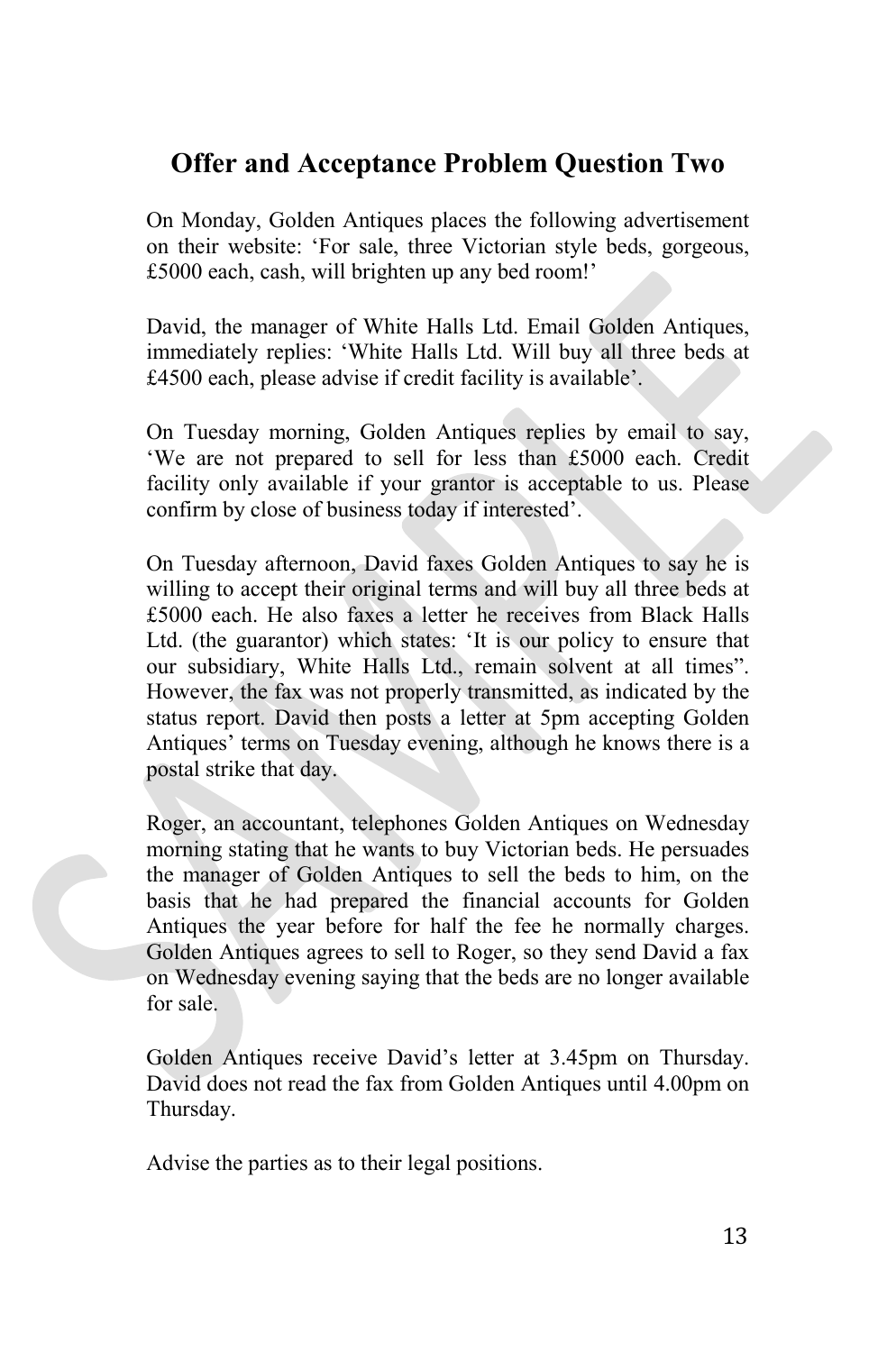# **Offer and Acceptance Problem Question Two: Answer**

# **Introduction**

This paper is an advice for Golden Antiques, David, the manager of White Halls Ltd., and Roger, the accountant, ("the parties") in relation to the recent negotiation regarding the sale of three Victorian style beds. This paper will advise the parties as to whether a legally enforceable contact has been formed. The paper will do this by first, advising on the issue of the advertisement, and whether this will be viewed by the courts as a unilateral offer or an invitation to treat. Second, this paper will advise whether a valid offer has been made by Golden Antiques. Third, this paper will critically discuss whether David's acceptance through fax was valid. Fourth, this paper will critically discuss the issue of David's acceptance by post, using the relevant case law. Fifth, this paper will discuss the issue of the sale of the beds to Roger and whether this agreement provided the necessary consideration. Sixth, this paper will discuss whether Golden Antiques revocation took place before David's acceptance. Lastly, this paper will conclude its findings.

## **Unilateral offer or invitation to treat**

For a contract to exist one party ("the offeror") needs to make a clear and certain offer and the other party (the offeree) needs to communicate their equally clear and unequivocal acceptance. It is important to establish whether the advertisement placed on their website is an invitation to treat or an offer. If it is an offer, it will be capable of being accepted by David. However, if it is an invitation to treat, David must make the offer to Golden Antiques who may then choose to accept or reject it. On Monday, Golden Antiques places the following advertisement on their website *'For sale, three Victorian style beds, gorgeous, £5000 each, cash, will brighten up any bed room!'.*

Generally advertisements are regarded by the courts as statements inviting further negotiations or invitations to treat. An example of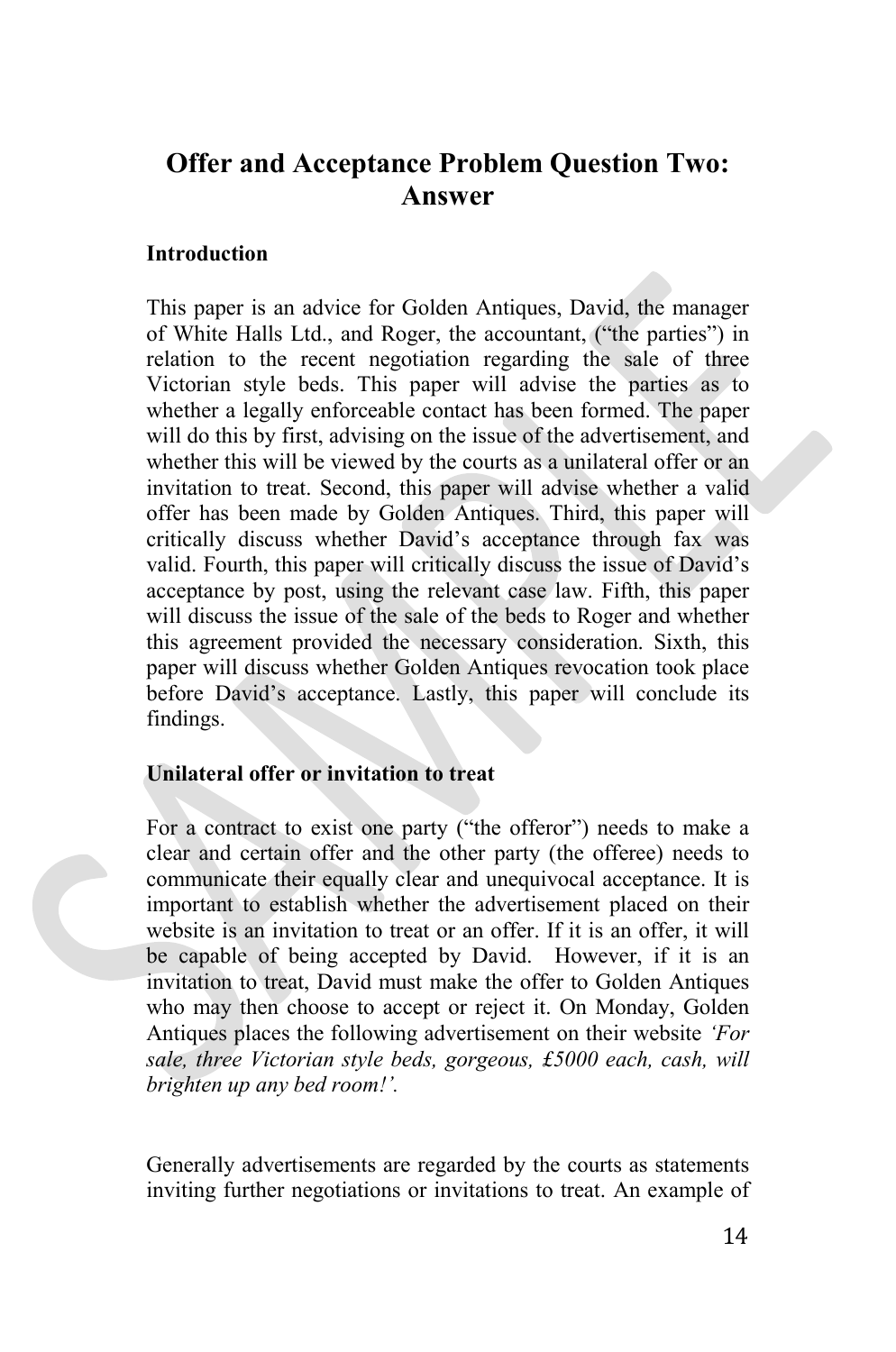this was seen in **Partridge v Crittenden**<sup>[12](#page-14-0)</sup>, where a notice reading 'Bramblefinch cocks and hens, 25s each' was placed in the classified advertisement page of a periodical. The Court of Appeal held that newspaper advertisements are ordinarily to be treated as invitations to treat and not offers. The logic of this decision was set out by Lord Parker CJ who noted the *"business sense in*  [advertisements] *being construed as invitations to treat and not as offers"*[13](#page-14-1)*.* Moreover, Lord Parker CJ in agreement cited Lord Herschell in *Grainger & Son v Gough[14](#page-14-2)*, where he made the point that it would be wrong to regard these types of advertisements as offers because *"the merchant might find himself involved in any number of contractual obligations to supply wine of a particular description which he would be quite unable to carry out,"*, because the merchant would have a limited supply. Ewan Mckendrick points out *"this argument is not conclusive because it could be implied that the offer is only capable of acceptance while stocks last".[15](#page-14-3)*

A possible line of argument that might be raised by Golden Antiques is that this advertisement constitutes a unilateral contract.<sup>[16](#page-14-4)</sup> A unilateral offer is where one party makes an offer or proposal that is open to the world and capable of acceptance by anyone. The other party 'accepts' the offer by performing the act in accordance with the requirements of the offer. Using **Carlill v Carbolic Smoke Ball Co.**,<sup>[17](#page-14-5)</sup> which is the authority on unilateral contracts, it can be argued the advertisement is in very firm terms, and because the price and description of the bed is stated, it requires no further negation and is capable of being accepted by performance of payment. <sup>[18](#page-14-6)</sup>

However, the opposing argument to this can be drawn from what was argued by Finlay, Q.C., and T. Terrell for the defendant Smoke ball company in **Carlill** that *"the offer, the terms of which are too vague to be treated as a definite offer"[19](#page-14-7)*. This argument is

<span id="page-14-0"></span><sup>&</sup>lt;sup>12</sup> [1968] 1 WLR 1204

<span id="page-14-1"></span> $^{13}$  Partridge v Critenden [1986] 1 WLR 1204 per Lord Parker para 1209 $^{14}$  [1896] AC 325  $\,$ 

<span id="page-14-2"></span>

<span id="page-14-3"></span><sup>&</sup>lt;sup>15</sup> Mckendrick E, Contract Law, Palgrove Macmillan Law Masters 7<sup>th</sup> Ed

<span id="page-14-4"></span><sup>&</sup>lt;sup>16</sup> G.H. Treitel, The Law of Contract, 11th ed<sup>17</sup> (1893) 1 QB 256

<span id="page-14-5"></span>

<span id="page-14-6"></span><sup>&</sup>lt;sup>18</sup> G.H. Treitel, The Law of Contract, 11th ed

<span id="page-14-7"></span><sup>19</sup> (1893) 1 QB 256 at p 257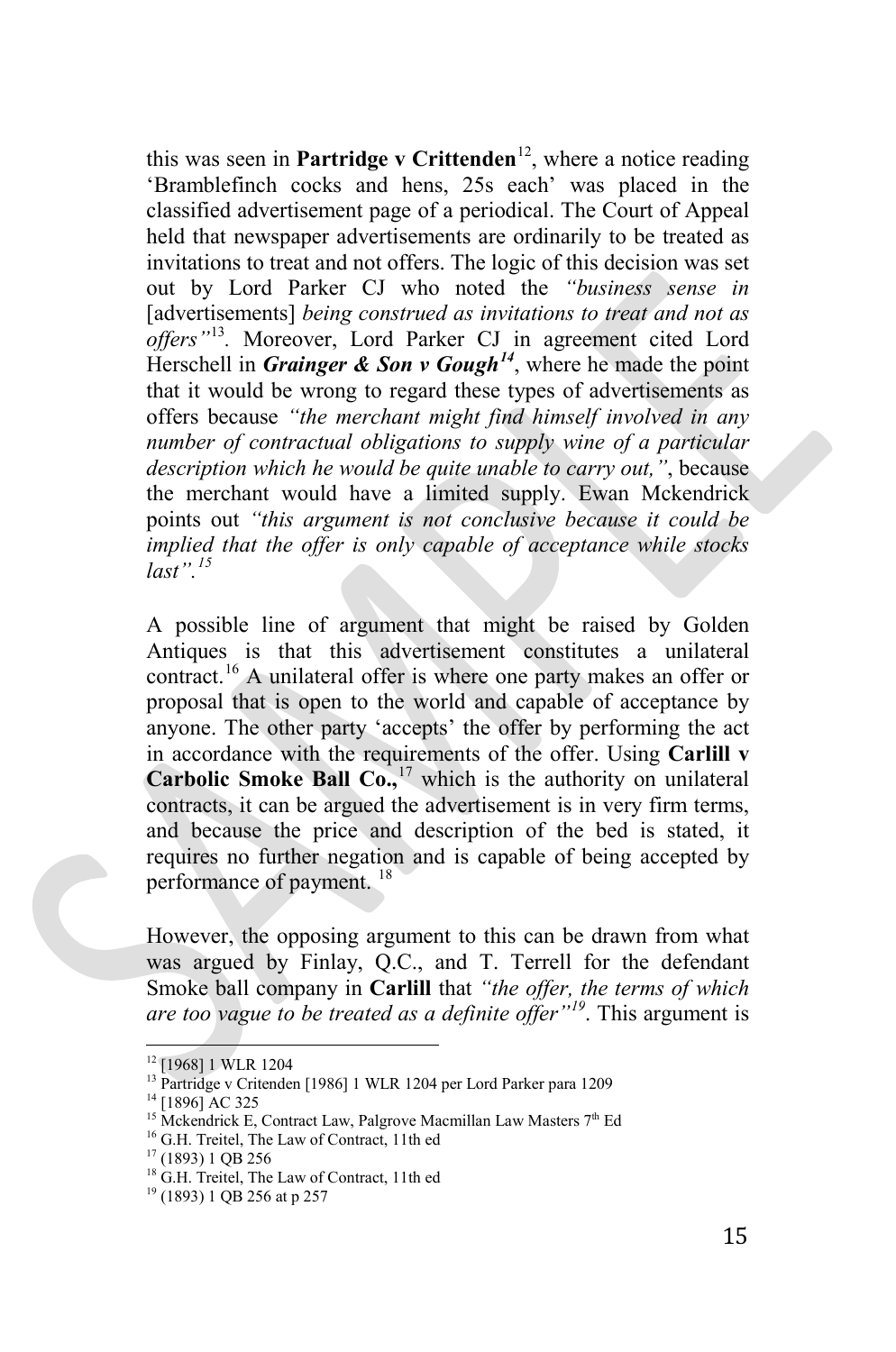on a balance of probabilities likely to work because the advertisement is not clear, precise and unequivocal. For example, although the advertisement has a good description of the bed, it lacks information about the way in which acceptance should take place or the way in which payment should be made. It is, therefore, merely an invitation to treat and not an offer. This means that David must make the offer to Golden Antiques who can choose to accept or reject it.

# **A valid offer?**

David is the manager of White Halls Ltd. and is acting in his capacity of agent for the White Halls Ltd. He has emailed Golden Antiques saying: *'White Halls Ltd. Will buy all three beds at £4500 each, please advise if credit facility is available'.* It is likely the advertisement is an invitation to treat; therefore, his email will be construed as an offer to Golden Antiques.

Another reason why the courts will not submit to the view that this is a unilateral offer and David's email is a valid acceptance is because David has varied the price of each bed to £4,500. One of the general principles in contract law is that the acceptance must mirror the offer. The "mirror image rule" stipulates that, if David wants to accept Golden Antiques offer, he must accept an offer  $\alpha$ *exactly*, without any modifications;<sup>[20](#page-15-0)</sup> because David has changed the offer, this hypothetically becomes a counter-offer that kills the original offer, as seen in the case of **[Hyde v. Wrench](http://en.wikipedia.org/wiki/Hyde_v._Wrench)**. [21](#page-15-1) Therefore, we are left in the same position that David's email is an offer that Golden Antiques can either accept or reject.

On Tuesday, Golden Antiques replies by email *'We are not prepared to sell for less than £5000 each.* This can be interpreted as a firm refusal by Golden Antiques of the offer presented by David. They have reaffirmed the price of the bed being £5,000. Using the authority of **[Hyde v. Wrench](http://en.wikipedia.org/wiki/Hyde_v._Wrench)** Golden Antiques have made a counter-offer which can now be accepted or rejected by David. Golden Antiques email further reads: *Credit facility only available if your grantor is acceptable to us.'* The statement about

<span id="page-15-0"></span> $20$  Mckendrick E, Contract Law, Palgrove Macmillan Law Masters  $7<sup>th</sup>$  Ed

<span id="page-15-1"></span> $21$  (1840) 3 Beav 334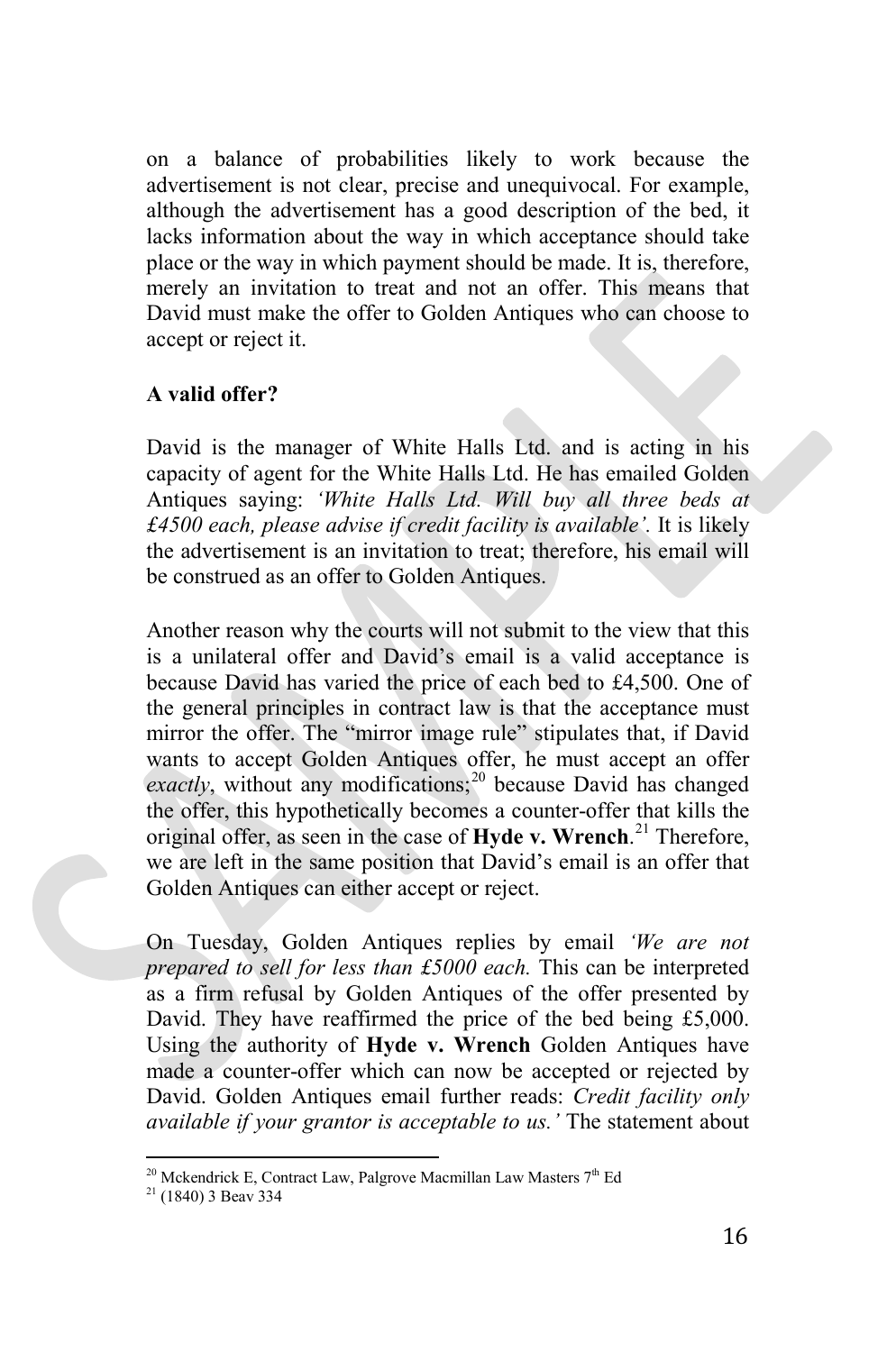the credit facility is quite ambiguous because of the use of the phrase '*if your grantor is acceptable to us*'. Golden Antiques have not specified what the criteria are for the grantor to be acceptable. Lastly, the email reads: '*Please confirm by close of business today if interested'.* Golden Antiques are stipulating by when acceptance must take place. This would suggest the offer is only open for one day and will lapse at close of business. The leading case on this point is **Ramsgate Victoria Hotel Co. v Montefiore**<sup>[22](#page-16-0)</sup>, in which the courts said even if an offer has not been formally withdrawn, it would expire after "a reasonable time". In this case, the offer was for the sale of shares and the court felt six months was beyond what was reasonable.

The statement *'please advise if credit facility is available'* will be seen by the courts as a request for further information. Similarly in **Stevenson, Jacques & Co. v McLean[23](#page-16-1)**, when a customer asked for delivery over two months the courts held the plaintiff had not made a counter-offer but had made a mere enquiry which did not serve to reject the offer. A binding contract had been made when the plaintiffs sent the telegram accepting the offer.

## **David's acceptance through fax**

On Tuesday afternoon, David faxes Golden Antiques to say he is willing to accept their original terms and will buy all three beds at £5000 each. David is accepting Golden Antiques offer, but the fax was not properly transmitted, as indicated by the status report. The general principle in contract law is that the acceptance must be communicated to the offeror. This principle is found in the case of **Entores v Miles Far East** <sup>24</sup>, where Lord Denning said:

*"Suppose, for instance, that I shout an offer to a man across a river or a courtyard but I do not hear his reply because it is drowned by an aircraft flying overhead. There is no contract at that moment. If he wishes to make a contract, he must wait till the aircraft is gone and then shout back his acceptance* 

<span id="page-16-0"></span> $\frac{^{22}}{^{23}}$  (1866) LR 1 Ex 109<br> $\frac{^{23}}{^{23}}$  (1880) 5 QBD 346

<span id="page-16-2"></span><span id="page-16-1"></span> $^{24}$  [1955] 2 Q.B. 327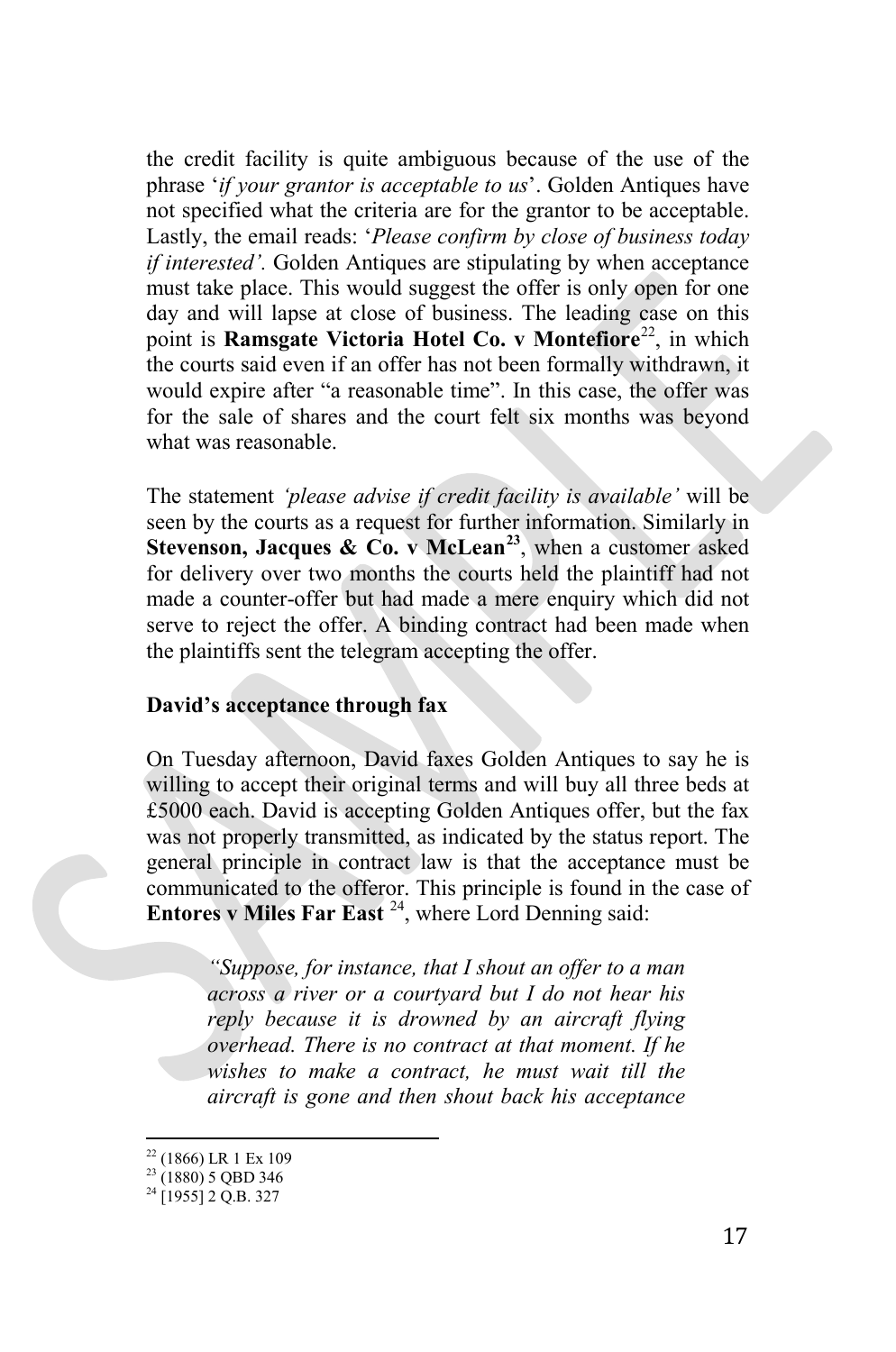*so that I can hear what he says. Not until I have his answer am I bound."[25](#page-17-0)*

Furthermore, in **Brinkibon v Stahag Stahl**<sup>[26](#page-17-1)</sup>, Lord Wilberforce suggested there was no general rule that could cover all the possible situations in these types of cases. He added each case should be resolved with reference to the intention of the parties, to sound business practice, and, in some cases, to a judgment as to where the risks should lie. The case of Entores suggests that acceptance should take place only upon receipt of the fax. Therefore, the onus is on David to retransmit the fax until he is sure that Golden Antiques have received his acceptance. Failing this, there is no valid or enforceable contract between David and Golden Antiques.

### **David's acceptance by post**

David then posts a letter at 5pm accepting Golden Antiques' terms on Tuesday evening; although he knows there is a postal strike that day. Acceptance is normally effectual and the contract binding once acceptance is received by the offeror. However, the courts have introduced the postal rule to overcome the problem of the time a letter spends in the postal system. The reason for this rule is to facilitate business and *"promote certainly within contractual formation at a time when the principle method of communication was slow"*. [27](#page-17-2)

The postal rule was laid down in **Adams v Lindsell**. <sup>[28](#page-17-3)</sup> Where post is deemed to be the proper means of communication, the acceptance takes effect from the moment the letter of acceptance is properly posted. We are not told whether the post was Golden Antiques preferred method of communication. But, because David has failed to successfully send the fax, he has opted for the post as a method of acceptance. An illustration of this was seen in Henthorn v Fraser.<sup>[29](#page-17-4)</sup> The court, in this case, held a contract was

<span id="page-17-0"></span><sup>25</sup> [1955] 2 Q.B. 327 at 332

<sup>&</sup>lt;sup>26</sup> [1982] 1 All ER 293

<span id="page-17-3"></span><span id="page-17-2"></span><span id="page-17-1"></span><sup>&</sup>lt;sup>27</sup> Capps D, 'You've got Mail' 153 New Law Journal 906<sup>28</sup> (1818) 1 B & Ald 681

<span id="page-17-4"></span> $^{29}$  [1892] 2 Ch 27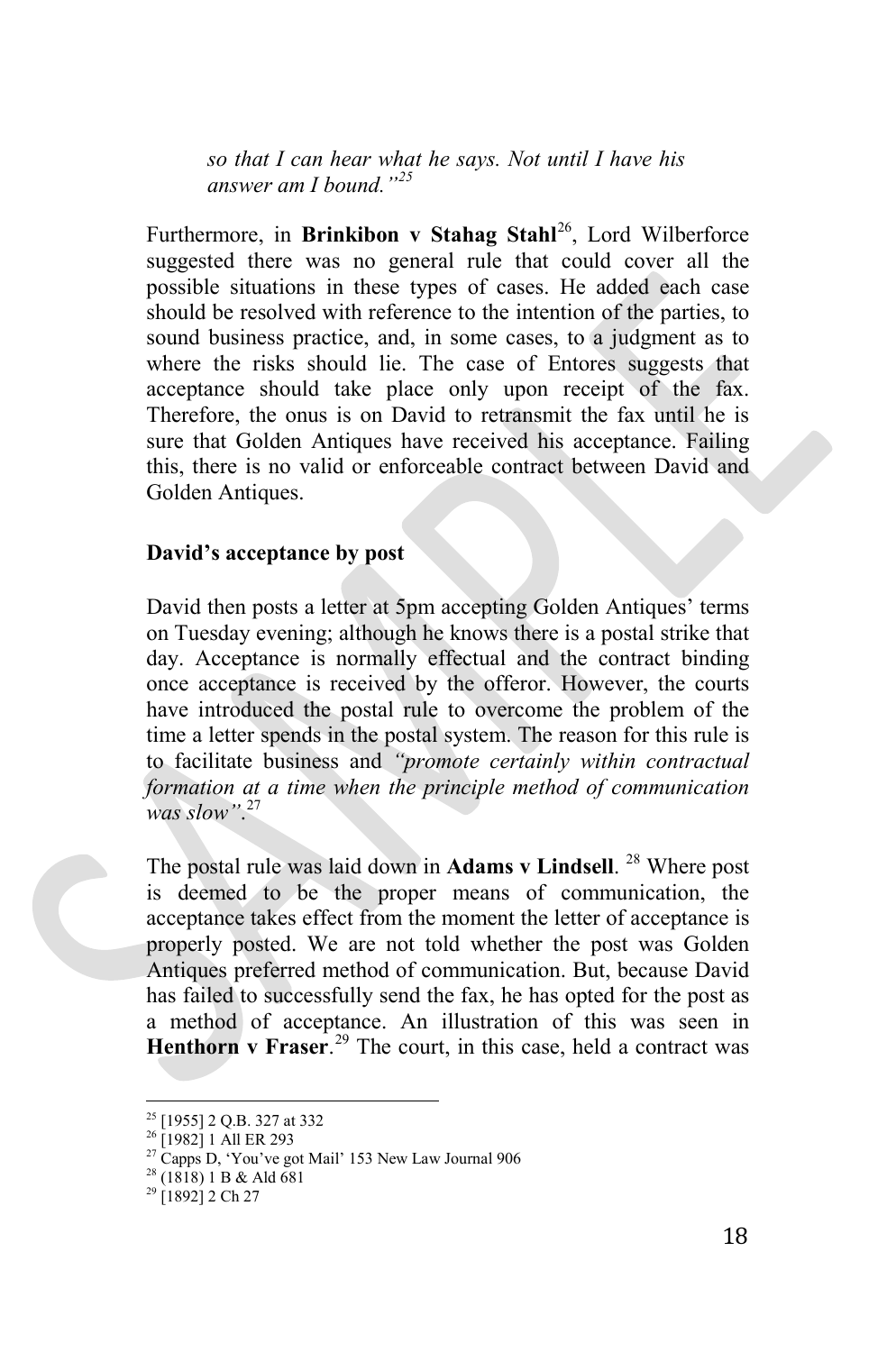made at 3:50pm when Henthorn posted his letter of acceptance.

Therefore, applying both cases above, it would appear David has benefited under the postal rule and accepted the offer and has a binding contract. However, the lawyers for Golden Antiques may alternatively argue that David should not be allowed to benefit under the postal rule and there is no binding agreement for two reasons:

First, the offer has lapsed under the **Ramsgate Victoria Hotel Co. v Montefiore**. [30](#page-18-0) Golden Antiques stated in their email '*Please confirm by close of business today if interested'*. David had posted the letter at the close of business i.e. 5 o'clock. Thus the acceptance has come a moment too late. Another case which could be used in support of this argument (although this concerns telex and is not directly relevant) is **Tenax Steamship v The Brimnes (The Brimnes)** [31,](#page-18-1) where Cairns LJ felt that the sender should not rely on the recipients' reading every communication at once, and that, in some circumstances, a notice arriving late in the working day might quite legitimately not be "received" until the following morning.

Second, it could be argued that, because David knows there is a postal strike that day, it would be wrong to allow the postal rule to operate in this way. Lawton LJ in **Holwell Securities v Hughes [32](#page-18-2)** seemed to support this proposition, when he said that the rule will not be applied where it would lead to: *'a manifest inconvenience and absurdity.'[33](#page-18-3)* However, in the absence of authority on this point, the courts may feel it right to allow the postal rule to apply.

## **Sale of the beds to Roger**

Roger, an accountant, telephones Golden Antiques on Wednesday morning stating that he wants to buy Victorian beds. He persuades the manager of Golden Antiques to sell the beds to him, on the basis that he had prepared the financial accounts for Golden

<span id="page-18-0"></span> $\frac{30}{31}$  (1866) LR 1 Ex 109<br> $\frac{31}{1974}$  3 All ER 88

<span id="page-18-2"></span><span id="page-18-1"></span> $32$  [1974] 1 WLR 155

<span id="page-18-3"></span><sup>&</sup>lt;sup>33</sup> [1974] 1 WLR 155 at 161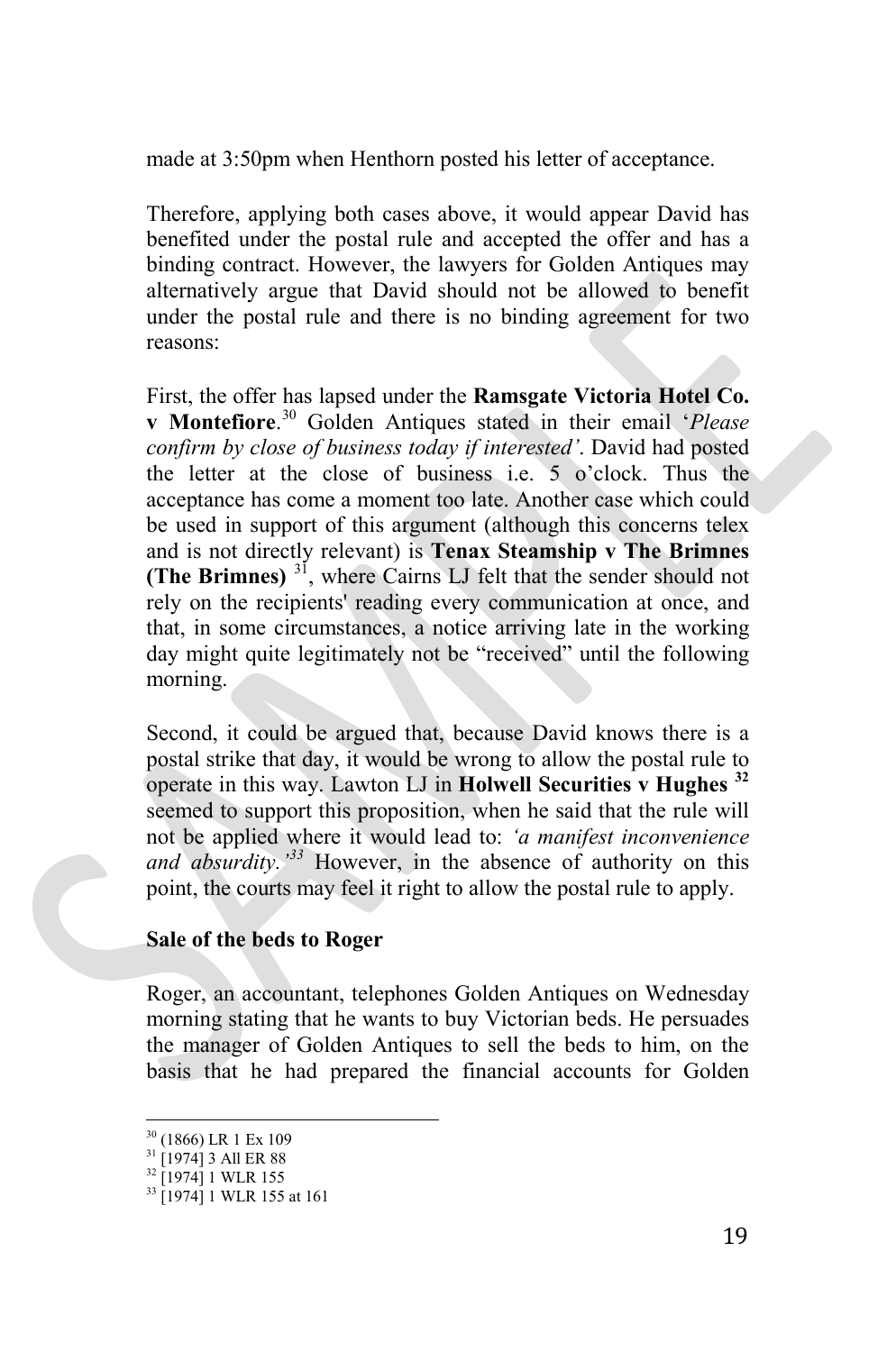Antiques the year before for half the fee he normally charges. Golden Antiques agrees to sell to Roger. This is a breach of contract because the contract with David is binding if the postal rule applies.

If Golden Antiques want to change their mind and ultimately sell to David, they are able to do so, because the contract with Rodger may be unenforceable due to lack of consideration. The classic definition of consideration, found in the case of **Currie v Misa**, [34](#page-19-0) is that consideration, *'may consist either in some right, interest, profit, or benefit accruing to the one party, or some forbearance, detriment, loss, or responsibility given, suffered, or undertaken by the other'.* This means Roger must provide something in return of the beds, i.e. money. We are told *'the manager of Golden Antiques to sell the beds to him'*. If Roger has paid money, this will be valid consideration.[35](#page-19-1) If, however, Roger has not paid any money for the beds and he is relying on the fact he had prepared the financial accounts for Golden Antiques the year before for half the fee he normally charges, this will not be valid consideration for two reasons:

First, consideration must not be past. It is not possible to use consideration as some act that has taken place *prior* to the contract. Consideration must be given *in return* for the beds. This is a matter of fact and it is unlikely that the earlier work done at a discount by Roger will be valid consideration as payment for the beds. The discount was provided probably in order to secure the work rather than as consideration for the future.

The general rule that consideration cannot be past was illustrated in **Eastwood v Kenyon[36](#page-19-2)***.* In this case, it was held a promise was insufficient where the consideration was wholly past. Moreover, in *Roscorla v Thomas*<sup>37</sup>, Roscorla bought Thomas' horse for £30. After the sale, Thomas promised Roscorla that the horse was sound and free from vice. The horse proved to be vicious. The court held there was no consideration to support Thomas' promise

<sup>34</sup> (1875) LR 10 Ex 153 per Lush J

<span id="page-19-1"></span><span id="page-19-0"></span><sup>&</sup>lt;sup>35</sup> Chappell v Nestlé [1959] 2 All ER 701<br><sup>36</sup> (1840) 11 A & E 438

<span id="page-19-3"></span><span id="page-19-2"></span> $37(1842)$  3 QB 234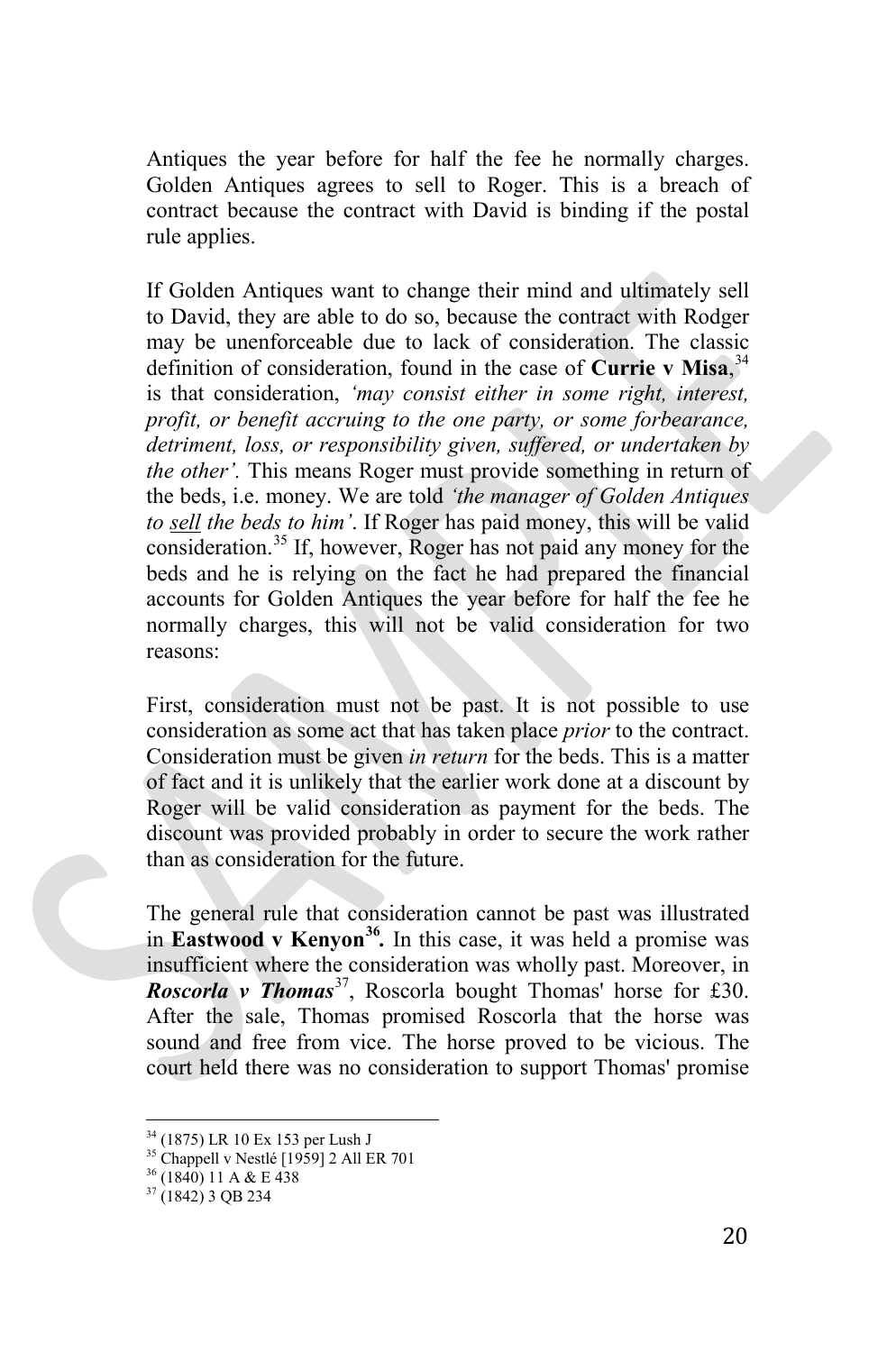and he was not bound. The sale itself could not be valuable consideration, for it was completed prior to the promise being given.

However, in Roger's case, it can be argued that, because this is a transaction of a commercial nature, an implied promise to pay arises. This was acknowledged in the case of **Re Casey's**  Patents<sup>[38](#page-20-0)</sup>, where the owners of patent rights promised their manager a share in those rights as consideration for his previous services for them. Bowen LJ said,

*'The fact of a past service raises an implication that at the time it was rendered it was to be paid for, and, if it was a service which was to be paid for, when you get in a subsequent document a promise to pay, that promise may be treated as an admission which evidences or as a positive bargain which fixes the amount of that reasonable remuneration on the faith of which the service was originally rendered.'*

However, the success of this argument swaying the courts is unlikely, because the courts will view this as past consideration.

The second reason this will not be valid consideration is because this is an existing obligation under a contract. The authority for this is **Stilk v Myrick**<sup>[39](#page-20-1)</sup>, in which the captain of a ship promised his crew that, if they shared between them the work of two seamen who had deserted, the wages of the deserters would be distributed out between them. The court held that the promise was not binding because the seamen gave no new consideration: they were already contractually bound to do any extra work to complete the voyage.

We have to ask whether Roger has done any more than what he was bound to do under a previous contract with the Golden Antiques. If the answer is no, then there is no consideration. It is unlikely that the earlier work done at a discount by Roger will be valid consideration as payment for the beds. The discount was provided probably in order to secure the work.

<span id="page-20-0"></span><sup>38</sup> [1892] 1 Ch 104

<span id="page-20-1"></span><sup>&</sup>lt;sup>39</sup> (1809) 2 Camp 317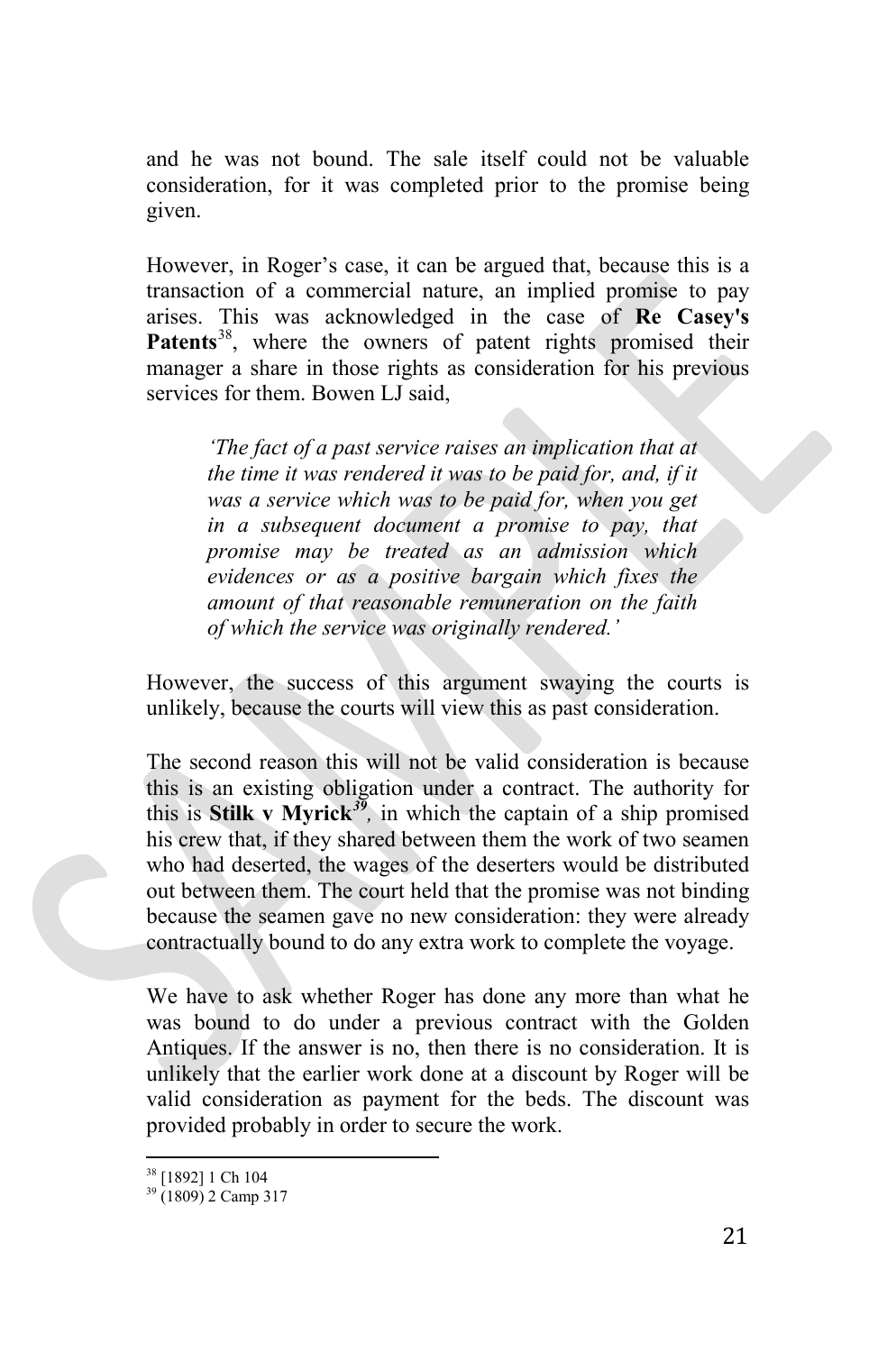### **Golden Antiques revocation**

Golden Antiques sent David a fax on Wednesday evening saying that the beds were no longer available for sale. Golden Antiques received David's letter at 3.45pm on Thursday. David did not read the fax from Golden Antiques until 4.00pm on Thursday. The revocation of the offer can only take place if the offer has not been accepted. This will all hinge on whether the courts will apply the postal rule. If the Court applies the postal rule, then acceptance has taken place before revocation and there is a binding contract with David. The authority for this is **Byrne v Van Tienhoven[40](#page-21-0)**, where an offeror posted a letter on 1 October offering to sell the offeree a quantity of tinplate, then posted another letter on 8 October withdrawing the offer. The first letter reached PP on 11 October and they accepted the offer at once by telegram, following with a confirmatory letter four days later. The second letter purporting to withdraw the offer arrived on 20 October, by which time the offer had been accepted and it was too late for DD to withdraw.

## **Conclusion**

First, the advertisement of the beds is not clear, precise and unequivocal and therefore likely to be an invitation to treat. Second, David's email is an offer that Golden Antiques can either accept or reject. Golden Antiques have reaffirmed the price of the bed as £5,000; this is a counter offer. Third, the statement *'please advise if credit facility is available'* will be seen by the courts as a request for further information. David's acceptance by fax is incomplete; he must communicate his acceptance. Fourth, it would appear David has benefited under the postal rule and accepted the offer, and thus has a binding contract. Fifth, if the Court applies the postal rule, then acceptance has taken place before revocation and there is a binding contract with David. If Golden Antiques decides to sell to Roger, this is a breach of contract with David. Lastly, if Golden Antiques want to change their mind and does ultimately sell to David, they can because the contract with Roger may be unenforceable due to lack of consideration.

<span id="page-21-0"></span><sup>40</sup> (1880) LR 5 CPD 344